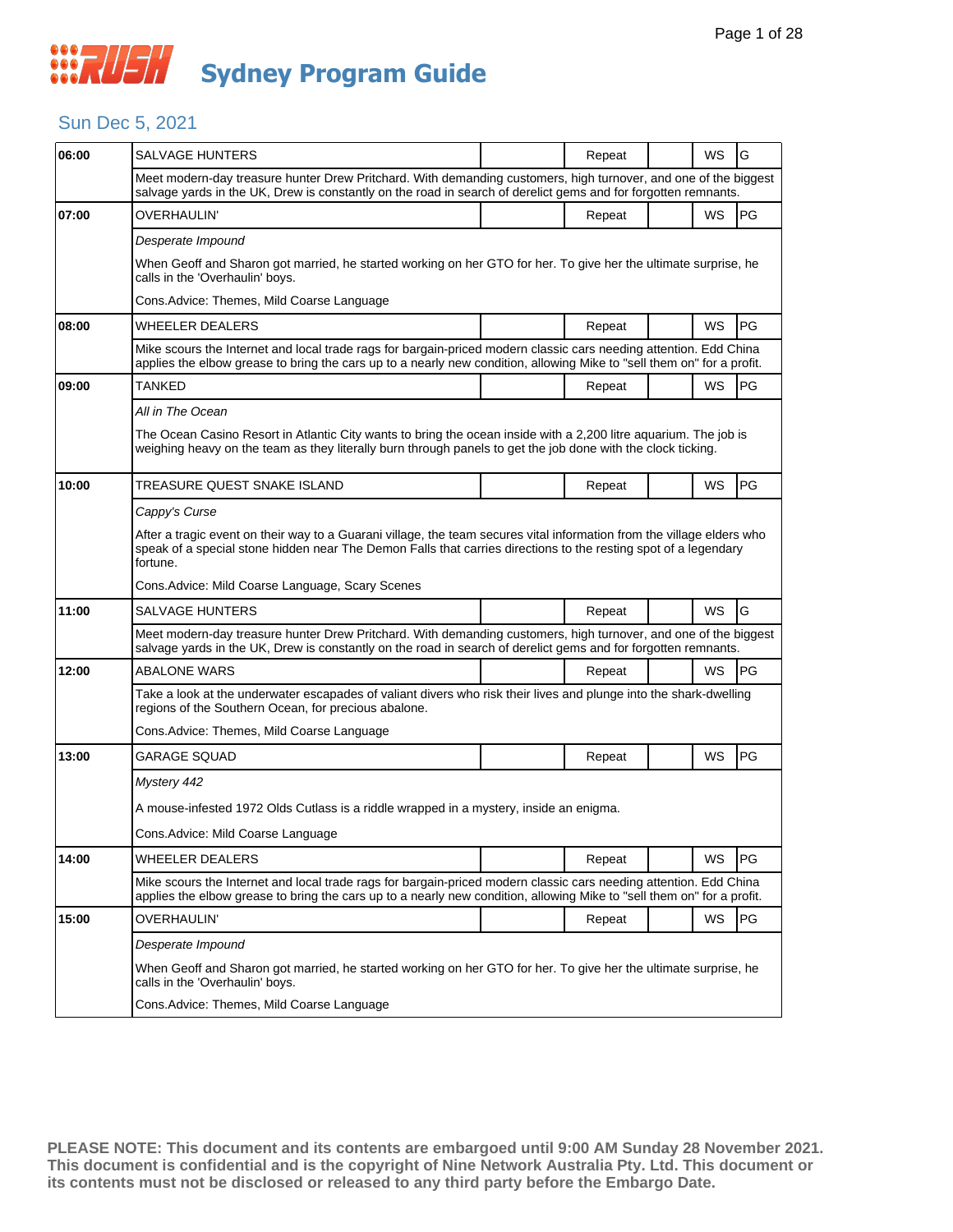#### Sun Dec 5, 2021

| 16:00 | <b>TOP GEAR</b>                                                                                                                                                                                                                  | Captioned | Repeat |      | WS | IPG |  |  |
|-------|----------------------------------------------------------------------------------------------------------------------------------------------------------------------------------------------------------------------------------|-----------|--------|------|----|-----|--|--|
|       | Spanish Supercar Road Trip                                                                                                                                                                                                       |           |        |      |    |     |  |  |
|       | The trio plan to drive across Spain to test three new "budget convertibles". Their first competition is to see who can<br>drive through the marina area of Puerto Banus with the fewest number of pictures taken                 |           |        |      |    |     |  |  |
| 17:30 | Repeat                                                                                                                                                                                                                           |           | WS     | l PG |    |     |  |  |
|       | All in The Ocean                                                                                                                                                                                                                 |           |        |      |    |     |  |  |
|       | The Ocean Casino Resort in Atlantic City wants to bring the ocean inside with a 2,200 litre aquarium. The job is<br>weighing heavy on the team as they literally burn through panels to get the job done with the clock ticking. |           |        |      |    |     |  |  |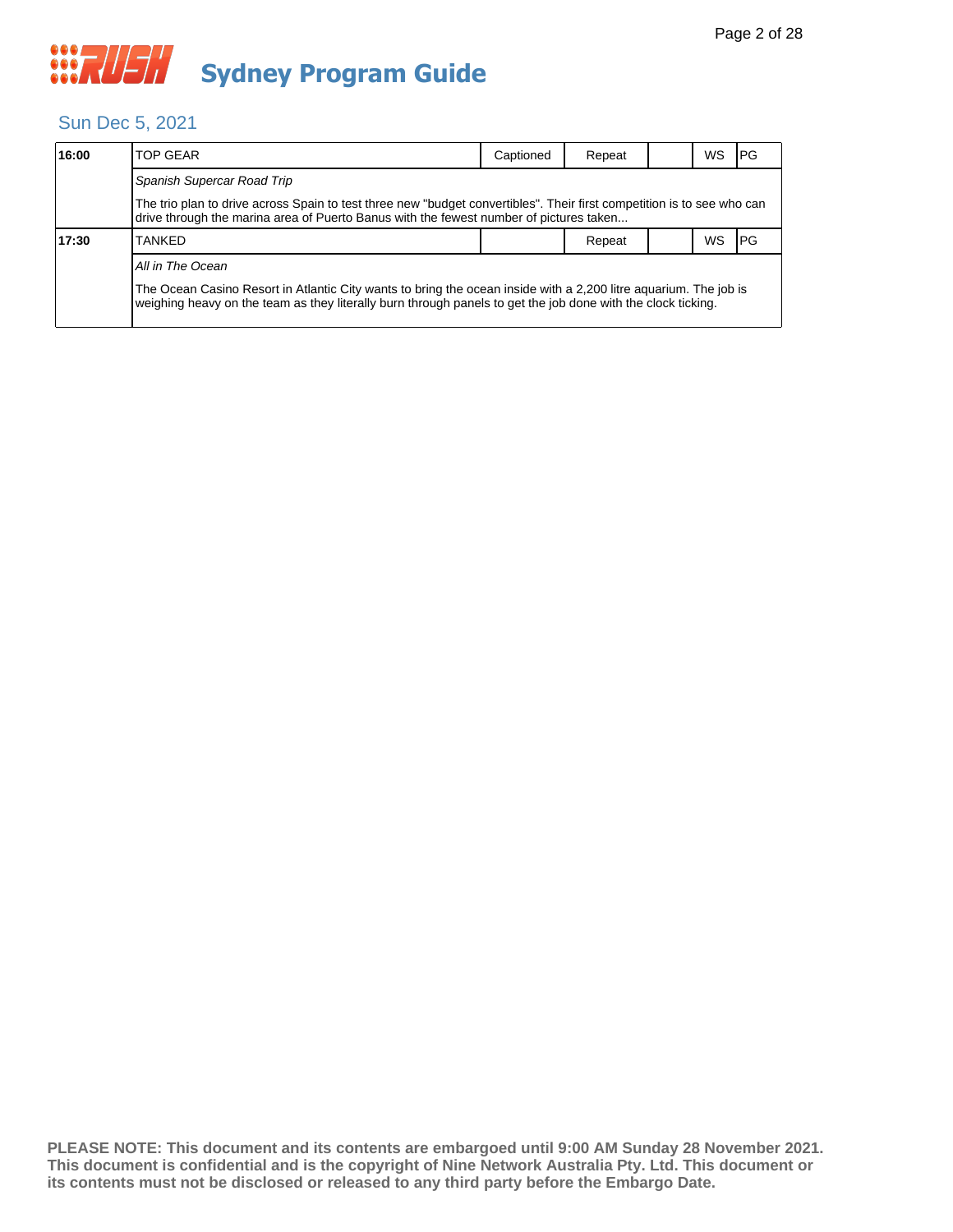#### Sun Dec 5, 2021

| 18:30 | <b>WHEELER DEALERS</b>                                                                                                                                                                                                                                              |           | Repeat |  | WS | PG |  |
|-------|---------------------------------------------------------------------------------------------------------------------------------------------------------------------------------------------------------------------------------------------------------------------|-----------|--------|--|----|----|--|
|       | Mike scours the Internet and local trade rags for bargain-priced modern classic cars needing attention. Edd China<br>applies the elbow grease to bring the cars up to a nearly new condition, allowing Mike to "sell them on" for a profit.                         |           |        |  |    |    |  |
| 19:30 | WHEELER DEALERS                                                                                                                                                                                                                                                     |           |        |  | WS | PG |  |
|       | 2004 BMW M3                                                                                                                                                                                                                                                         |           |        |  |    |    |  |
|       | Mike scours the Internet and local trade rags for bargain-priced modern classic cars needing attention. Edd China<br>applies the elbow grease to bring the cars up to a nearly new condition, allowing Mike to "sell them on" for a profit.                         |           |        |  |    |    |  |
| 20:30 | IRON RESURRECTION                                                                                                                                                                                                                                                   |           | Repeat |  | WS | PG |  |
|       | <b>Super Low Metro</b>                                                                                                                                                                                                                                              |           |        |  |    |    |  |
|       | A weather-beaten '59 Metro rolls into the shop for an extreme makeover. It is the Flinstones-meets-the-Jetsons with<br>a surprise twist for its new owner.                                                                                                          |           |        |  |    |    |  |
|       | Cons. Advice: Mild Coarse Language                                                                                                                                                                                                                                  |           |        |  |    |    |  |
| 21:30 | JUNKYARD EMPIRE                                                                                                                                                                                                                                                     |           |        |  | WS | PG |  |
|       | <b>Playing With Fire</b>                                                                                                                                                                                                                                            |           |        |  |    |    |  |
|       | Andy is no stranger to risky car builds, but when his shop takes on a scorched Audi S6, he's playing with fire. If Andy<br>can get this burnt powerhouse up and running, he'd win big; but the deeper he digs, the more problems he finds.                          |           |        |  |    |    |  |
|       | Cons. Advice: Mild Coarse Language                                                                                                                                                                                                                                  |           |        |  |    |    |  |
| 22:30 | KINDIG CUSTOMS                                                                                                                                                                                                                                                      |           | Repeat |  | WS | PG |  |
|       | Easy Does It                                                                                                                                                                                                                                                        |           |        |  |    |    |  |
|       | A returning client is back with another classic, a 1965 Mustang Fastback. He likes to keep a stock look, but with<br>updated drivetrain, instrumentation and as many modern amenities as possible. Plus, the assembly team gets a<br>crash course in engine tuning. |           |        |  |    |    |  |
|       | Cons.Advice: Mild Coarse Language                                                                                                                                                                                                                                   |           |        |  |    |    |  |
| 23:30 | TOP GEAR                                                                                                                                                                                                                                                            | Captioned | Repeat |  | WS | PG |  |
|       | Spanish Supercar Road Trip                                                                                                                                                                                                                                          |           |        |  |    |    |  |
|       | The trio plan to drive across Spain to test three new "budget convertibles". Their first competition is to see who can<br>drive through the marina area of Puerto Banus with the fewest number of pictures taken                                                    |           |        |  |    |    |  |
| 01:00 | <b>STREET OUTLAWS</b>                                                                                                                                                                                                                                               |           | Repeat |  | WS | M  |  |
|       | Back On Track                                                                                                                                                                                                                                                       |           |        |  |    |    |  |
|       | Shawn faces Monza in his new Camaro, Boosted returns, Reaper takes another shot at Dave, but tensions between<br>him and Dave's crew make race night a debacle.                                                                                                     |           |        |  |    |    |  |
|       | Cons. Advice: Adult Themes, Some Coarse Language, Dangerous Behaviour                                                                                                                                                                                               |           |        |  |    |    |  |
| 02:00 | SALVAGE HUNTERS                                                                                                                                                                                                                                                     |           | Repeat |  | WS | ΙG |  |
|       | Meet modern-day treasure hunter Drew Pritchard. With demanding customers, high turnover, and one of the biggest<br>salvage yards in the UK, Drew is constantly on the road in search of derelict gems and for forgotten remnants.                                   |           |        |  |    |    |  |
| 03:00 | OVERHAULIN'                                                                                                                                                                                                                                                         |           | Repeat |  | WS | PG |  |
|       | Desperate Impound                                                                                                                                                                                                                                                   |           |        |  |    |    |  |
|       | When Geoff and Sharon got married, he started working on her GTO for her. To give her the ultimate surprise, he<br>calls in the 'Overhaulin' boys.                                                                                                                  |           |        |  |    |    |  |
|       | Cons.Advice: Themes, Mild Coarse Language                                                                                                                                                                                                                           |           |        |  |    |    |  |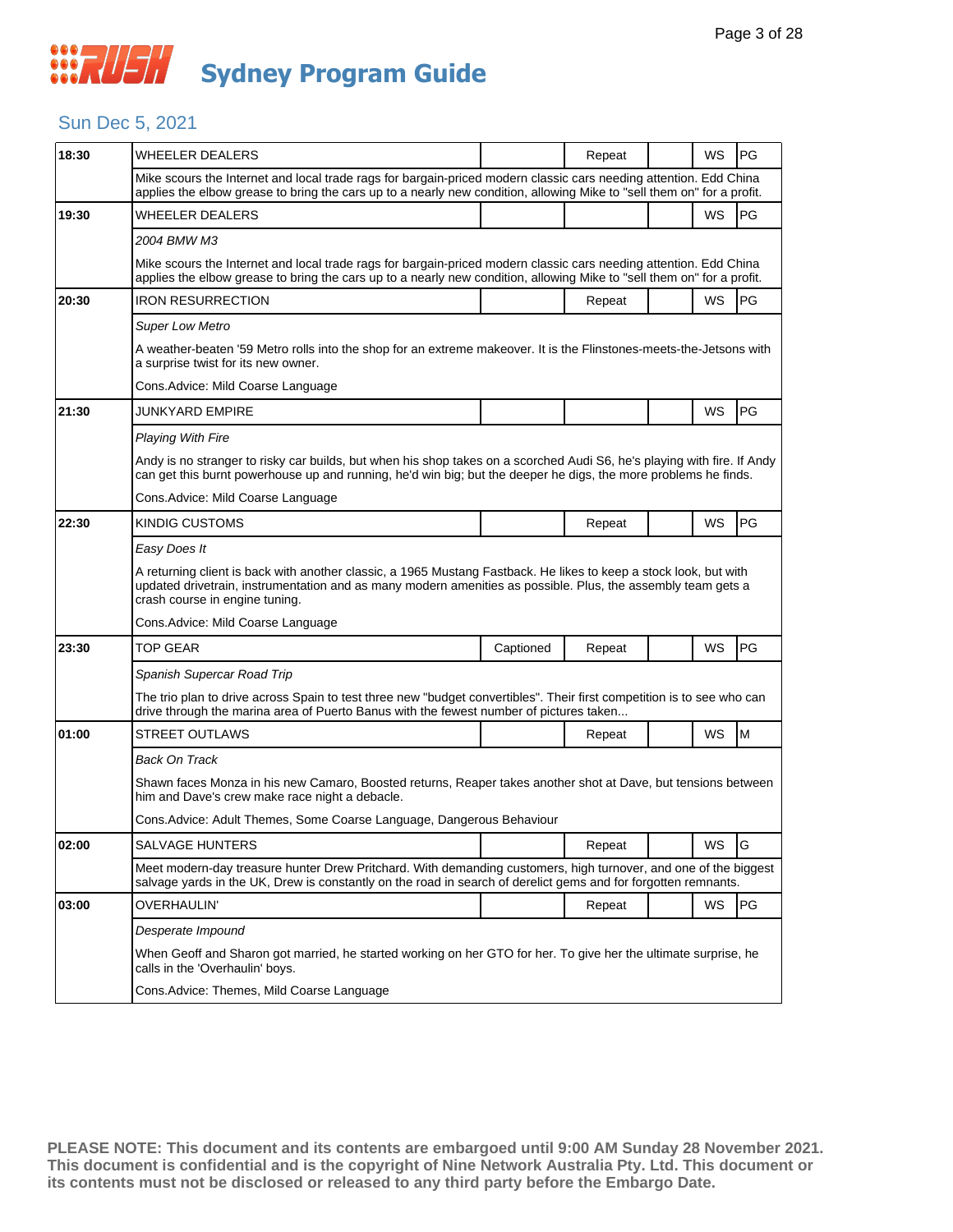

#### Sun Dec 5, 2021

| 04:00 | lWHEELER DEALERS                                                                                                                                                                                                                            |  | Repeat |  | WS | IPG   |  |  |  |
|-------|---------------------------------------------------------------------------------------------------------------------------------------------------------------------------------------------------------------------------------------------|--|--------|--|----|-------|--|--|--|
|       | Mike scours the Internet and local trade rags for bargain-priced modern classic cars needing attention. Edd China<br>applies the elbow grease to bring the cars up to a nearly new condition, allowing Mike to "sell them on" for a profit. |  |        |  |    |       |  |  |  |
| 05:00 | <b>TANKED</b>                                                                                                                                                                                                                               |  | Repeat |  | WS | I PG. |  |  |  |
|       | All in The Ocean                                                                                                                                                                                                                            |  |        |  |    |       |  |  |  |
|       | The Ocean Casino Resort in Atlantic City wants to bring the ocean inside with a 2,200 litre aguarium. The job is<br>weighing heavy on the team as they literally burn through panels to get the job done with the clock ticking.            |  |        |  |    |       |  |  |  |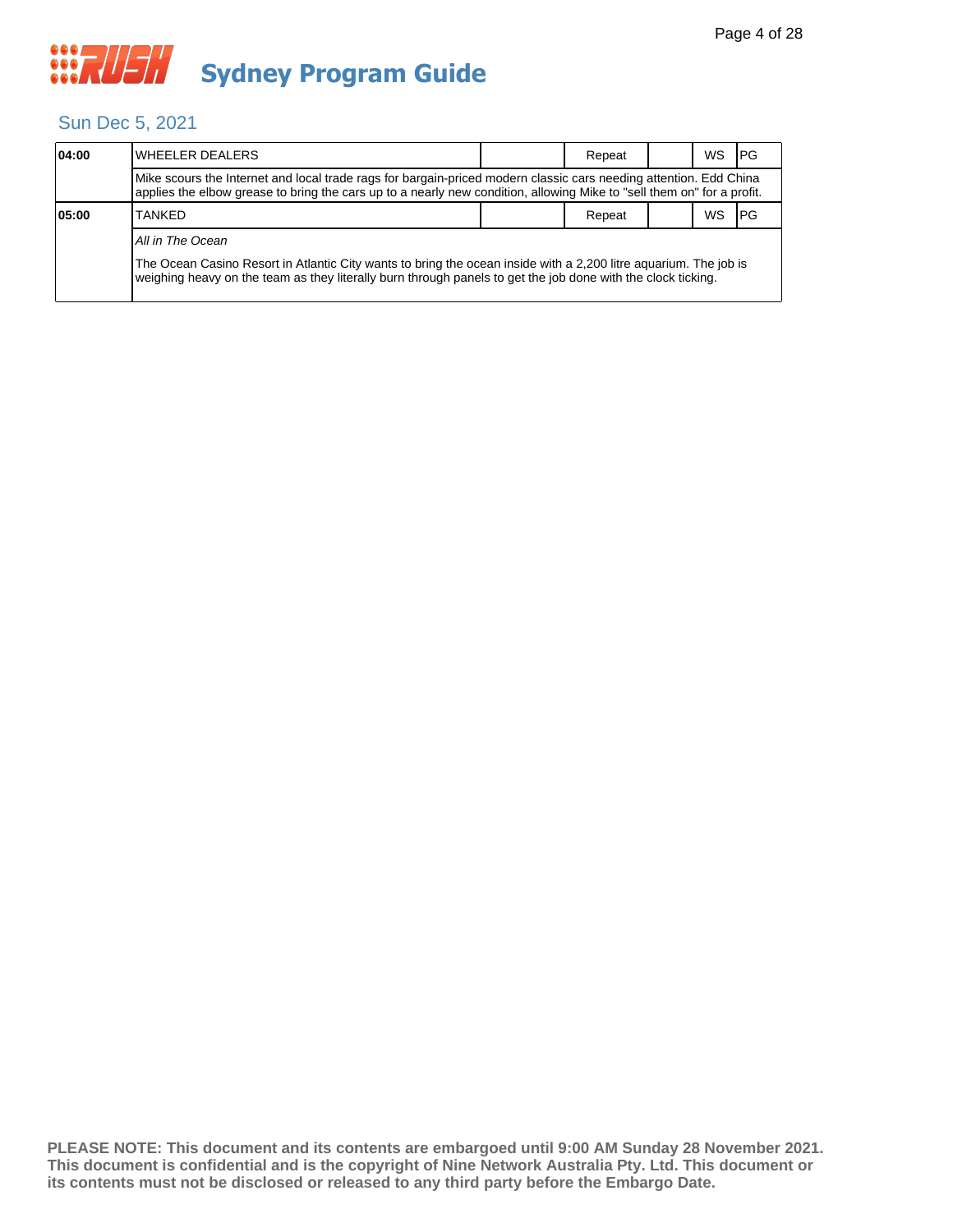## *CONSTRUSH* **Sydney Program Guide**

## Mon Dec 6, 2021

| 06:00 | <b>IRON RESURRECTION</b>                                                                                                                                                                                                                    |  | Repeat |  | WS        | <b>PG</b> |  |  |  |
|-------|---------------------------------------------------------------------------------------------------------------------------------------------------------------------------------------------------------------------------------------------|--|--------|--|-----------|-----------|--|--|--|
|       | <b>Super Low Metro</b>                                                                                                                                                                                                                      |  |        |  |           |           |  |  |  |
|       | A weather-beaten '59 Metro rolls into the shop for an extreme makeover. It is the Flinstones-meets-the-Jetsons with<br>a surprise twist for its new owner.                                                                                  |  |        |  |           |           |  |  |  |
|       | Cons.Advice: Mild Coarse Language                                                                                                                                                                                                           |  |        |  |           |           |  |  |  |
| 07:00 | OVERHAULIN'                                                                                                                                                                                                                                 |  | Repeat |  | WS        | PG        |  |  |  |
|       | Neighborhood Watching                                                                                                                                                                                                                       |  |        |  |           |           |  |  |  |
|       | Dennis has owned his convertible for 15 years, but has not been able to show the car the love that he feels for it.<br>Enter the 'Overhaulin' guys who are here to save the day and bring it back to its former glory.                      |  |        |  |           |           |  |  |  |
|       | Cons.Advice: Themes, Mild Coarse Language                                                                                                                                                                                                   |  |        |  |           |           |  |  |  |
| 08:00 | WHEELER DEALERS                                                                                                                                                                                                                             |  | Repeat |  | WS        | PG        |  |  |  |
|       | Mike scours the Internet and local trade rags for bargain-priced modern classic cars needing attention. Edd China<br>applies the elbow grease to bring the cars up to a nearly new condition, allowing Mike to "sell them on" for a profit. |  |        |  |           |           |  |  |  |
| 09:00 | TANKED                                                                                                                                                                                                                                      |  | Repeat |  | <b>WS</b> | l PG      |  |  |  |
|       | Clay Matthews' Green Bay Eel Tank                                                                                                                                                                                                           |  |        |  |           |           |  |  |  |
|       | Linebacker Clay Matthews is building his dream home, and it wouldn't be complete without a custom tank. His wife,<br>Casey Noble, wants the interior to stay classy with subtle references to his football career.                          |  |        |  |           |           |  |  |  |
| 10:00 | <b>EXPEDITION UNKNOWN</b>                                                                                                                                                                                                                   |  | Repeat |  | WS        | PG        |  |  |  |
|       | Mysteries of Jesus                                                                                                                                                                                                                          |  |        |  |           |           |  |  |  |
|       | Josh travels to the Holy Land to investigate a mystery of biblical proportions: where was Jesus actually born? The<br>investigation leads to explosive revelations that may change our understanding of Jesus' origin story.                |  |        |  |           |           |  |  |  |
| 11:00 | SALVAGE HUNTERS                                                                                                                                                                                                                             |  | Repeat |  | WS        | G         |  |  |  |
|       | Meet modern-day treasure hunter Drew Pritchard. With demanding customers, high turnover, and one of the biggest<br>salvage yards in the UK, Drew is constantly on the road in search of derelict gems and for forgotten remnants.           |  |        |  |           |           |  |  |  |
| 12:00 | WHEELER DEALERS                                                                                                                                                                                                                             |  | Repeat |  | WS        | <b>PG</b> |  |  |  |
|       | 2004 BMW M3                                                                                                                                                                                                                                 |  |        |  |           |           |  |  |  |
|       | Mike scours the Internet and local trade rags for bargain-priced modern classic cars needing attention. Edd China<br>applies the elbow grease to bring the cars up to a nearly new condition, allowing Mike to "sell them on" for a profit. |  |        |  |           |           |  |  |  |
| 13:00 | JUNKYARD EMPIRE                                                                                                                                                                                                                             |  | Repeat |  | <b>WS</b> | <b>PG</b> |  |  |  |
|       | <b>Playing With Fire</b>                                                                                                                                                                                                                    |  |        |  |           |           |  |  |  |
|       | Andy is no stranger to risky car builds, but when his shop takes on a scorched Audi S6, he's playing with fire. If Andy<br>can get this burnt powerhouse up and running, he'd win big; but the deeper he digs, the more problems he finds.  |  |        |  |           |           |  |  |  |
|       | Cons. Advice: Mild Coarse Language                                                                                                                                                                                                          |  |        |  |           |           |  |  |  |
| 14:00 | WHEELER DEALERS                                                                                                                                                                                                                             |  | Repeat |  | WS        | <b>PG</b> |  |  |  |
|       | Mike scours the Internet and local trade rags for bargain-priced modern classic cars needing attention. Edd China<br>applies the elbow grease to bring the cars up to a nearly new condition, allowing Mike to "sell them on" for a profit. |  |        |  |           |           |  |  |  |
| 15:00 | OVERHAULIN'                                                                                                                                                                                                                                 |  | Repeat |  | WS        | <b>PG</b> |  |  |  |
|       | Neighborhood Watching                                                                                                                                                                                                                       |  |        |  |           |           |  |  |  |
|       | Dennis has owned his convertible for 15 years, but has not been able to show the car the love that he feels for it.<br>Enter the 'Overhaulin' guys who are here to save the day and bring it back to its former glory.                      |  |        |  |           |           |  |  |  |
|       | Cons.Advice: Themes, Mild Coarse Language                                                                                                                                                                                                   |  |        |  |           |           |  |  |  |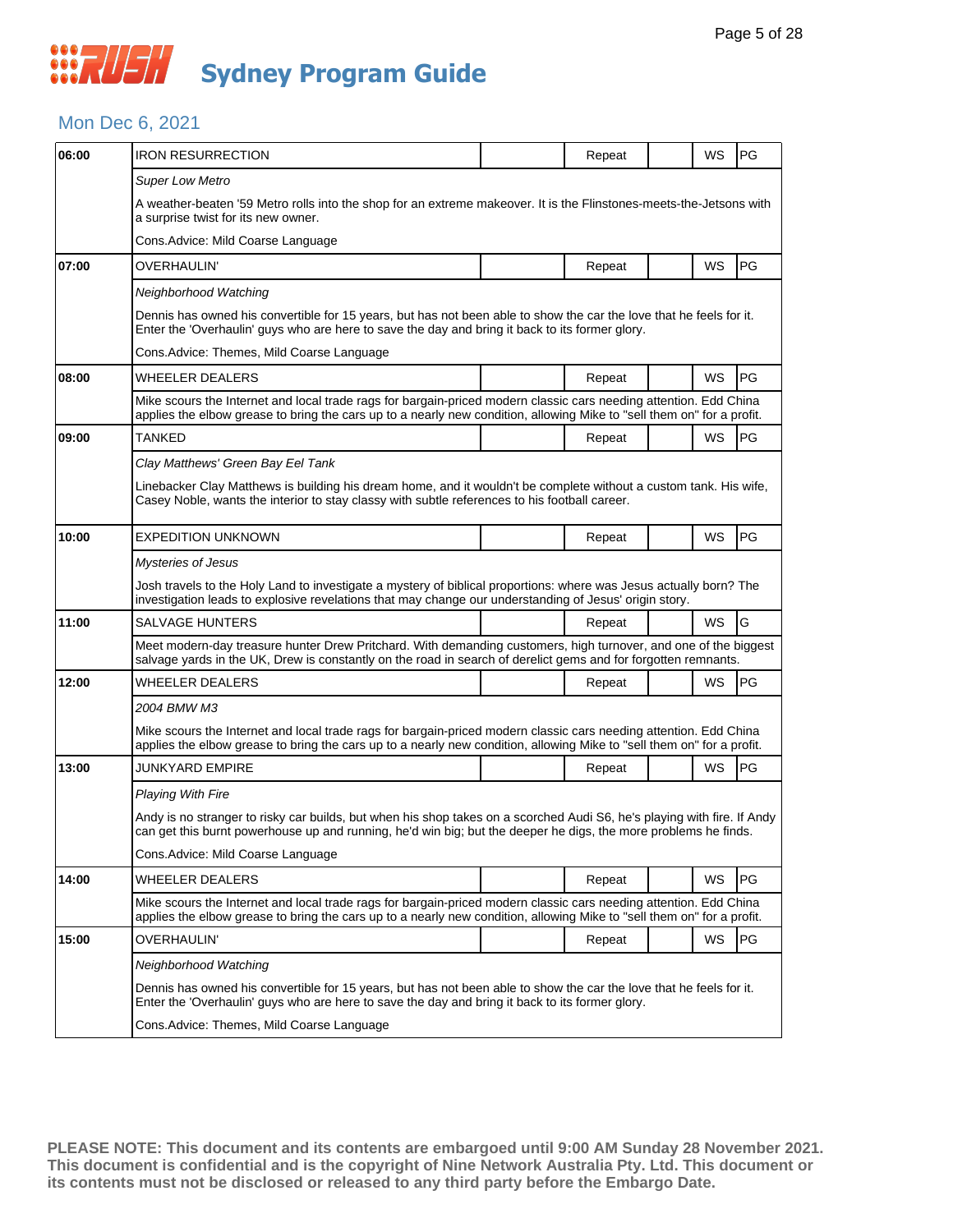#### Mon Dec 6, 2021

| 16:00 | <b>GARAGE SQUAD</b>                                                                                                                                                                                                               |  | Repeat |  | <b>WS</b> | PG |  |  |  |
|-------|-----------------------------------------------------------------------------------------------------------------------------------------------------------------------------------------------------------------------------------|--|--------|--|-----------|----|--|--|--|
|       | Trans-am Tragedy                                                                                                                                                                                                                  |  |        |  |           |    |  |  |  |
|       | The squad tries to rescue a 1977 Pontiac Firebird Trans Am, in need of engine work, new brakes and a complete<br>interior rebuild.                                                                                                |  |        |  |           |    |  |  |  |
|       |                                                                                                                                                                                                                                   |  |        |  |           |    |  |  |  |
| 16:30 | <b>SALVAGE HUNTERS</b>                                                                                                                                                                                                            |  | Repeat |  | <b>WS</b> | G  |  |  |  |
|       | Meet modern-day treasure hunter Drew Pritchard. With demanding customers, high turnover, and one of the biggest<br>salvage yards in the UK, Drew is constantly on the road in search of derelict gems and for forgotten remnants. |  |        |  |           |    |  |  |  |
| 17:30 | TANKED                                                                                                                                                                                                                            |  | Repeat |  | WS        | PG |  |  |  |
|       | Clay Matthews' Green Bay Eel Tank                                                                                                                                                                                                 |  |        |  |           |    |  |  |  |
|       | Linebacker Clay Matthews is building his dream home, and it wouldn't be complete without a custom tank. His wife,<br>Casey Noble, wants the interior to stay classy with subtle references to his football career.                |  |        |  |           |    |  |  |  |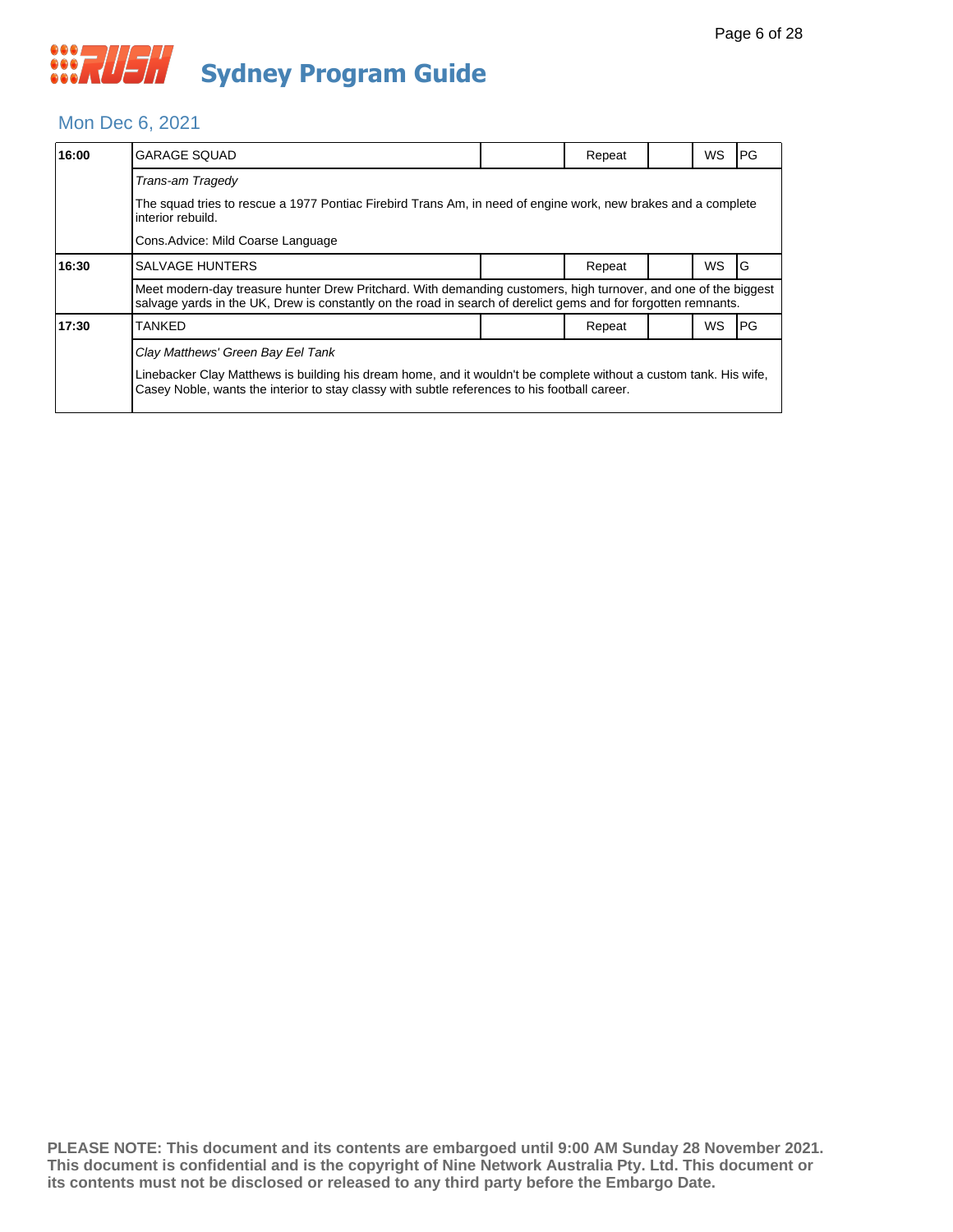#### Mon Dec 6, 2021

| 18:30 | <b>WHEELER DEALERS</b>                                                                                                                                                                                                                      |  | Repeat |  | WS | PG |  |  |  |
|-------|---------------------------------------------------------------------------------------------------------------------------------------------------------------------------------------------------------------------------------------------|--|--------|--|----|----|--|--|--|
|       | Mike scours the Internet and local trade rags for bargain-priced modern classic cars needing attention. Edd China<br>applies the elbow grease to bring the cars up to a nearly new condition, allowing Mike to "sell them on" for a profit. |  |        |  |    |    |  |  |  |
| 19:30 | <b>ICE COLD GOLD</b>                                                                                                                                                                                                                        |  |        |  | WS | M  |  |  |  |
|       | When it all Falls Down                                                                                                                                                                                                                      |  |        |  |    |    |  |  |  |
|       | After a week of tireless prospecting in an unstable area of Greenland known as Saqqaq, our seven miners were able<br>to make two gold claims potentially worth millions.                                                                    |  |        |  |    |    |  |  |  |
|       | Cons. Advice: Some Coarse Language                                                                                                                                                                                                          |  |        |  |    |    |  |  |  |
| 20:30 | GOLD RUSH: DAVE TURIN'S LOST MINE<br><b>SPECIALS</b>                                                                                                                                                                                        |  |        |  | WS | М  |  |  |  |
|       | A Birdseye Brotherhood                                                                                                                                                                                                                      |  |        |  |    |    |  |  |  |
|       | As Team Turin closes out Birdseye mine in Montana, they reflect on their strength and bond through one of their<br>most memorable mining seasons ever.                                                                                      |  |        |  |    |    |  |  |  |
|       | Cons.Advice: Some Coarse Language                                                                                                                                                                                                           |  |        |  |    |    |  |  |  |
| 21:30 | BERING SEA GOLD                                                                                                                                                                                                                             |  | Repeat |  | WS | M  |  |  |  |
|       | <b>Fickle Fortune</b>                                                                                                                                                                                                                       |  |        |  |    |    |  |  |  |
|       | Halfway through the season, Shawn Pomrenke needs massive gold at the Bluff; after the debacle at Sledge Island,<br>Zeke and Emily reach a breaking point; buried in debt, Nome newcomer George Young remains optimistic.                    |  |        |  |    |    |  |  |  |
|       | Cons. Advice: Some Coarse Language, Some Violence                                                                                                                                                                                           |  |        |  |    |    |  |  |  |
| 22:30 | ALASKAN BUSH PEOPLE                                                                                                                                                                                                                         |  | Repeat |  | WS | M  |  |  |  |
|       | The Wolfpack vs the Wolf<br>The Browns raise their defenses after discovering a dangerous new predator stalking their ranch. Later, Bird works                                                                                              |  |        |  |    |    |  |  |  |
|       | on the Birdhouse while Gabe constructs an apartment for him and Raquell in the family barn.                                                                                                                                                 |  |        |  |    |    |  |  |  |
|       | Cons. Advice: Mature Themes, Hunting Violence                                                                                                                                                                                               |  |        |  |    |    |  |  |  |
| 23:30 | <b>ICE COLD GOLD</b>                                                                                                                                                                                                                        |  | Repeat |  | WS | M  |  |  |  |
|       | When it all Falls Down                                                                                                                                                                                                                      |  |        |  |    |    |  |  |  |
|       | After a week of tireless prospecting in an unstable area of Greenland known as Saggag, our seven miners were able<br>to make two gold claims potentially worth millions.                                                                    |  |        |  |    |    |  |  |  |
|       | Cons. Advice: Some Coarse Language                                                                                                                                                                                                          |  |        |  |    |    |  |  |  |
| 00:30 | GOLD RUSH: DAVE TURIN'S LOST MINE<br><b>SPECIALS</b>                                                                                                                                                                                        |  | Repeat |  | WS | M  |  |  |  |
|       | A Birdseye Brotherhood                                                                                                                                                                                                                      |  |        |  |    |    |  |  |  |
|       | As Team Turin closes out Birdseye mine in Montana, they reflect on their strength and bond through one of their<br>most memorable mining seasons ever.                                                                                      |  |        |  |    |    |  |  |  |
|       | Cons.Advice: Some Coarse Language                                                                                                                                                                                                           |  |        |  |    |    |  |  |  |
| 01:30 | <b>BERING SEA GOLD</b>                                                                                                                                                                                                                      |  | Repeat |  | WS | M  |  |  |  |
|       | <b>Fickle Fortune</b>                                                                                                                                                                                                                       |  |        |  |    |    |  |  |  |
|       | Halfway through the season, Shawn Pomrenke needs massive gold at the Bluff; after the debacle at Sledge Island,<br>Zeke and Emily reach a breaking point; buried in debt, Nome newcomer George Young remains optimistic.                    |  |        |  |    |    |  |  |  |
|       | Cons. Advice: Some Coarse Language, Some Violence                                                                                                                                                                                           |  |        |  |    |    |  |  |  |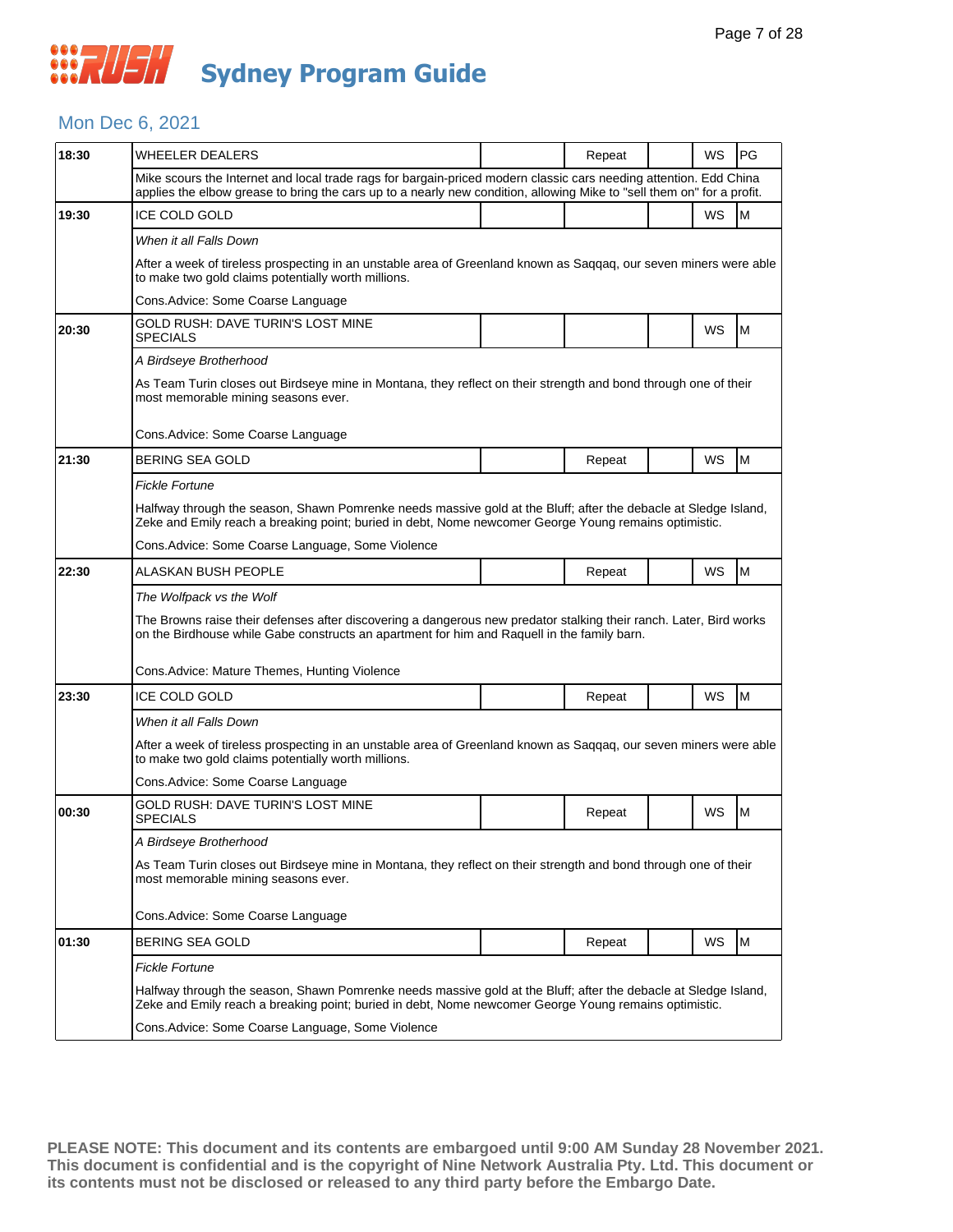#### Mon Dec 6, 2021

| 02:30 | <b>SALVAGE HUNTERS</b>                                                                                                                                                                                                                                  |  | Repeat |  | <b>WS</b> | lG   |  |  |  |
|-------|---------------------------------------------------------------------------------------------------------------------------------------------------------------------------------------------------------------------------------------------------------|--|--------|--|-----------|------|--|--|--|
|       | Meet modern-day treasure hunter Drew Pritchard. With demanding customers, high turnover, and one of the biggest<br>salvage yards in the UK, Drew is constantly on the road in search of derelict gems and for forgotten remnants.                       |  |        |  |           |      |  |  |  |
| 03:30 | TANKED                                                                                                                                                                                                                                                  |  | Repeat |  | WS        | IPG. |  |  |  |
|       | Clay Matthews' Green Bay Eel Tank<br>Linebacker Clay Matthews is building his dream home, and it wouldn't be complete without a custom tank. His wife,<br>Casey Noble, wants the interior to stay classy with subtle references to his football career. |  |        |  |           |      |  |  |  |
| 04:30 | GARAGE SQUAD                                                                                                                                                                                                                                            |  | Repeat |  | WS        | PG   |  |  |  |
|       | Trans-am Tragedy                                                                                                                                                                                                                                        |  |        |  |           |      |  |  |  |
|       | The squad tries to rescue a 1977 Pontiac Firebird Trans Am, in need of engine work, new brakes and a complete<br>interior rebuild.                                                                                                                      |  |        |  |           |      |  |  |  |
|       | Cons. Advice: Mild Coarse Language                                                                                                                                                                                                                      |  |        |  |           |      |  |  |  |
| 05:00 | GOLD RUSH: DAVE TURIN'S LOST MINE<br><b>SPECIALS</b>                                                                                                                                                                                                    |  | Repeat |  | <b>WS</b> | IM.  |  |  |  |
|       | A Birdseye Brotherhood                                                                                                                                                                                                                                  |  |        |  |           |      |  |  |  |
|       | As Team Turin closes out Birdseye mine in Montana, they reflect on their strength and bond through one of their<br>most memorable mining seasons ever.                                                                                                  |  |        |  |           |      |  |  |  |
|       | Cons. Advice: Some Coarse Language                                                                                                                                                                                                                      |  |        |  |           |      |  |  |  |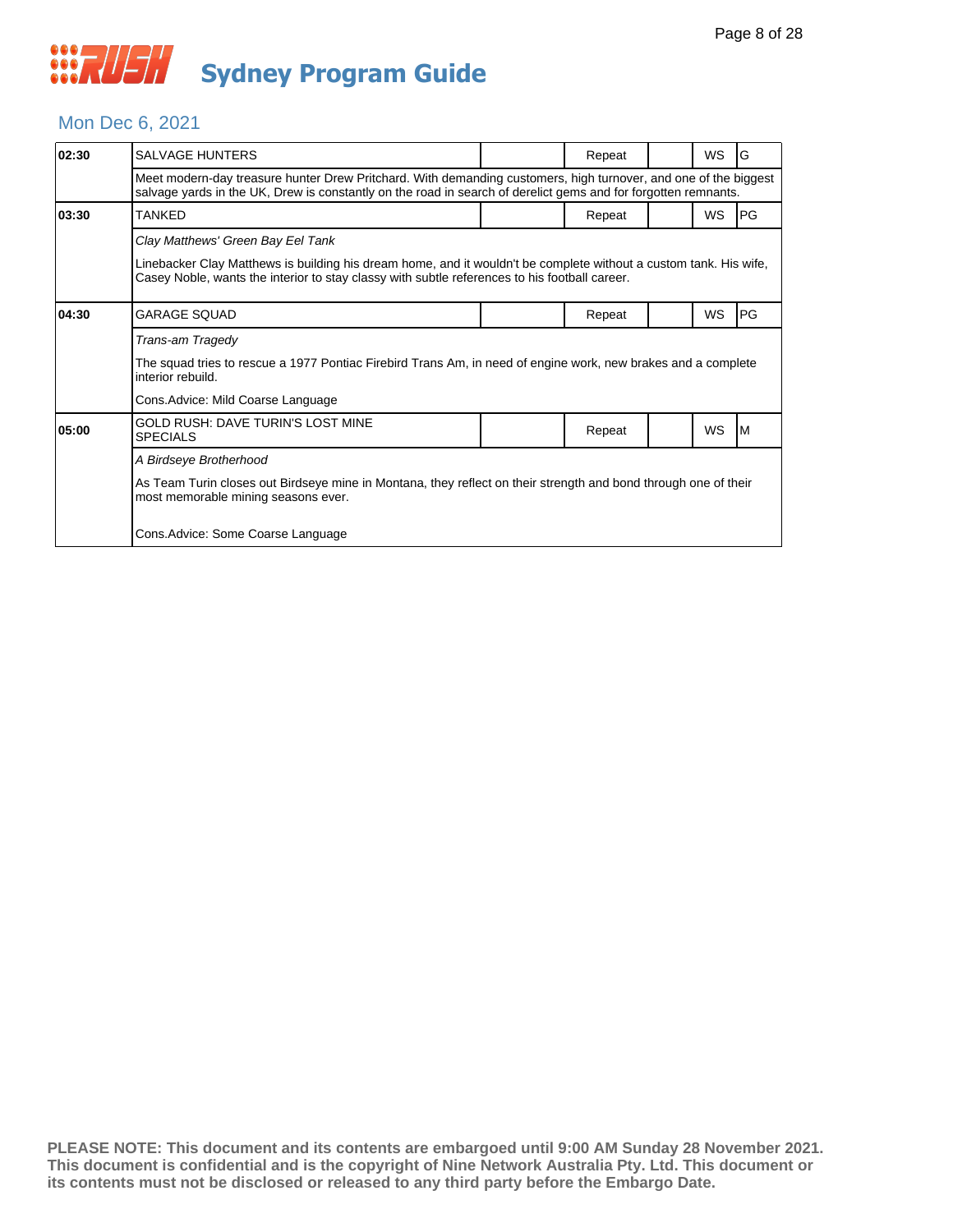## Tue Dec 7, 2021

| <b>SALVAGE HUNTERS</b>                                                                                                                                                                                                                      |  | Repeat |  | WS                                                                                                    | G                                                                                                                                                                                                                                                                                                                                                                                                                                                                                                                                                                                                                                                                                                                              |  |  |
|---------------------------------------------------------------------------------------------------------------------------------------------------------------------------------------------------------------------------------------------|--|--------|--|-------------------------------------------------------------------------------------------------------|--------------------------------------------------------------------------------------------------------------------------------------------------------------------------------------------------------------------------------------------------------------------------------------------------------------------------------------------------------------------------------------------------------------------------------------------------------------------------------------------------------------------------------------------------------------------------------------------------------------------------------------------------------------------------------------------------------------------------------|--|--|
|                                                                                                                                                                                                                                             |  |        |  |                                                                                                       |                                                                                                                                                                                                                                                                                                                                                                                                                                                                                                                                                                                                                                                                                                                                |  |  |
| OVERHAULIN'                                                                                                                                                                                                                                 |  | Repeat |  | WS                                                                                                    | PG                                                                                                                                                                                                                                                                                                                                                                                                                                                                                                                                                                                                                                                                                                                             |  |  |
| That 70's Van                                                                                                                                                                                                                               |  |        |  |                                                                                                       |                                                                                                                                                                                                                                                                                                                                                                                                                                                                                                                                                                                                                                                                                                                                |  |  |
| determined to change all that.                                                                                                                                                                                                              |  |        |  |                                                                                                       |                                                                                                                                                                                                                                                                                                                                                                                                                                                                                                                                                                                                                                                                                                                                |  |  |
| Cons.Advice: Themes, Mild Coarse Language                                                                                                                                                                                                   |  |        |  |                                                                                                       |                                                                                                                                                                                                                                                                                                                                                                                                                                                                                                                                                                                                                                                                                                                                |  |  |
| <b>WHEELER DEALERS</b>                                                                                                                                                                                                                      |  | Repeat |  | WS                                                                                                    | <b>PG</b>                                                                                                                                                                                                                                                                                                                                                                                                                                                                                                                                                                                                                                                                                                                      |  |  |
|                                                                                                                                                                                                                                             |  |        |  |                                                                                                       |                                                                                                                                                                                                                                                                                                                                                                                                                                                                                                                                                                                                                                                                                                                                |  |  |
| TANKED                                                                                                                                                                                                                                      |  | Repeat |  | WS                                                                                                    | PG                                                                                                                                                                                                                                                                                                                                                                                                                                                                                                                                                                                                                                                                                                                             |  |  |
| <b>Healing Garden Waterfall</b>                                                                                                                                                                                                             |  |        |  |                                                                                                       |                                                                                                                                                                                                                                                                                                                                                                                                                                                                                                                                                                                                                                                                                                                                |  |  |
|                                                                                                                                                                                                                                             |  |        |  |                                                                                                       |                                                                                                                                                                                                                                                                                                                                                                                                                                                                                                                                                                                                                                                                                                                                |  |  |
| ABALONE WARS                                                                                                                                                                                                                                |  | Repeat |  | WS                                                                                                    | PG                                                                                                                                                                                                                                                                                                                                                                                                                                                                                                                                                                                                                                                                                                                             |  |  |
| Take a look at the underwater escapades of valiant divers who risk their lives and plunge into the shark-dwelling<br>regions of the Southern Ocean, for precious abalone.                                                                   |  |        |  |                                                                                                       |                                                                                                                                                                                                                                                                                                                                                                                                                                                                                                                                                                                                                                                                                                                                |  |  |
| Cons.Advice: Themes, Mild Coarse Language                                                                                                                                                                                                   |  |        |  |                                                                                                       |                                                                                                                                                                                                                                                                                                                                                                                                                                                                                                                                                                                                                                                                                                                                |  |  |
| SALVAGE HUNTERS                                                                                                                                                                                                                             |  | Repeat |  | WS                                                                                                    | G                                                                                                                                                                                                                                                                                                                                                                                                                                                                                                                                                                                                                                                                                                                              |  |  |
| Meet modern-day treasure hunter Drew Pritchard. With demanding customers, high turnover, and one of the biggest<br>salvage yards in the UK, Drew is constantly on the road in search of derelict gems and for forgotten remnants.           |  |        |  |                                                                                                       |                                                                                                                                                                                                                                                                                                                                                                                                                                                                                                                                                                                                                                                                                                                                |  |  |
| <b>ICE COLD GOLD</b>                                                                                                                                                                                                                        |  | Repeat |  | WS                                                                                                    | M                                                                                                                                                                                                                                                                                                                                                                                                                                                                                                                                                                                                                                                                                                                              |  |  |
| When it all Falls Down                                                                                                                                                                                                                      |  |        |  |                                                                                                       |                                                                                                                                                                                                                                                                                                                                                                                                                                                                                                                                                                                                                                                                                                                                |  |  |
| After a week of tireless prospecting in an unstable area of Greenland known as Saqqaq, our seven miners were able<br>to make two gold claims potentially worth millions.                                                                    |  |        |  |                                                                                                       |                                                                                                                                                                                                                                                                                                                                                                                                                                                                                                                                                                                                                                                                                                                                |  |  |
| Cons. Advice: Some Coarse Language                                                                                                                                                                                                          |  |        |  |                                                                                                       |                                                                                                                                                                                                                                                                                                                                                                                                                                                                                                                                                                                                                                                                                                                                |  |  |
| ALASKAN BUSH PEOPLE                                                                                                                                                                                                                         |  | Repeat |  | WS                                                                                                    | M                                                                                                                                                                                                                                                                                                                                                                                                                                                                                                                                                                                                                                                                                                                              |  |  |
| The Wolfpack vs the Wolf                                                                                                                                                                                                                    |  |        |  |                                                                                                       |                                                                                                                                                                                                                                                                                                                                                                                                                                                                                                                                                                                                                                                                                                                                |  |  |
| The Browns raise their defenses after discovering a dangerous new predator stalking their ranch. Later, Bird works<br>on the Birdhouse while Gabe constructs an apartment for him and Raquell in the family barn.                           |  |        |  |                                                                                                       |                                                                                                                                                                                                                                                                                                                                                                                                                                                                                                                                                                                                                                                                                                                                |  |  |
| Cons.Advice: Mature Themes, Hunting Violence                                                                                                                                                                                                |  |        |  |                                                                                                       |                                                                                                                                                                                                                                                                                                                                                                                                                                                                                                                                                                                                                                                                                                                                |  |  |
| <b>WHEELER DEALERS</b>                                                                                                                                                                                                                      |  | Repeat |  | WS                                                                                                    | PG                                                                                                                                                                                                                                                                                                                                                                                                                                                                                                                                                                                                                                                                                                                             |  |  |
| Mike scours the Internet and local trade rags for bargain-priced modern classic cars needing attention. Edd China<br>applies the elbow grease to bring the cars up to a nearly new condition, allowing Mike to "sell them on" for a profit. |  |        |  |                                                                                                       |                                                                                                                                                                                                                                                                                                                                                                                                                                                                                                                                                                                                                                                                                                                                |  |  |
| <b>OVERHAULIN'</b>                                                                                                                                                                                                                          |  | Repeat |  | WS                                                                                                    | PG                                                                                                                                                                                                                                                                                                                                                                                                                                                                                                                                                                                                                                                                                                                             |  |  |
|                                                                                                                                                                                                                                             |  |        |  |                                                                                                       |                                                                                                                                                                                                                                                                                                                                                                                                                                                                                                                                                                                                                                                                                                                                |  |  |
| That 70's Van                                                                                                                                                                                                                               |  |        |  |                                                                                                       |                                                                                                                                                                                                                                                                                                                                                                                                                                                                                                                                                                                                                                                                                                                                |  |  |
| John converted his van himself after buying it in 1976. However, it soon became neglected, but John's daughter is<br>determined to change all that.                                                                                         |  |        |  |                                                                                                       |                                                                                                                                                                                                                                                                                                                                                                                                                                                                                                                                                                                                                                                                                                                                |  |  |
|                                                                                                                                                                                                                                             |  |        |  | Closer to home, they get a request for a custom acrylic waterfall as part of a memorial in Las Vegas. | Meet modern-day treasure hunter Drew Pritchard. With demanding customers, high turnover, and one of the biggest<br>salvage yards in the UK, Drew is constantly on the road in search of derelict gems and for forgotten remnants.<br>John converted his van himself after buying it in 1976. However, it soon became neglected, but John's daughter is<br>Mike scours the Internet and local trade rags for bargain-priced modern classic cars needing attention. Edd China<br>applies the elbow grease to bring the cars up to a nearly new condition, allowing Mike to "sell them on" for a profit.<br>Lifestyle brand Salt Life wants Wayde and Brett to build them an aquarium that's bigger and better than the original. |  |  |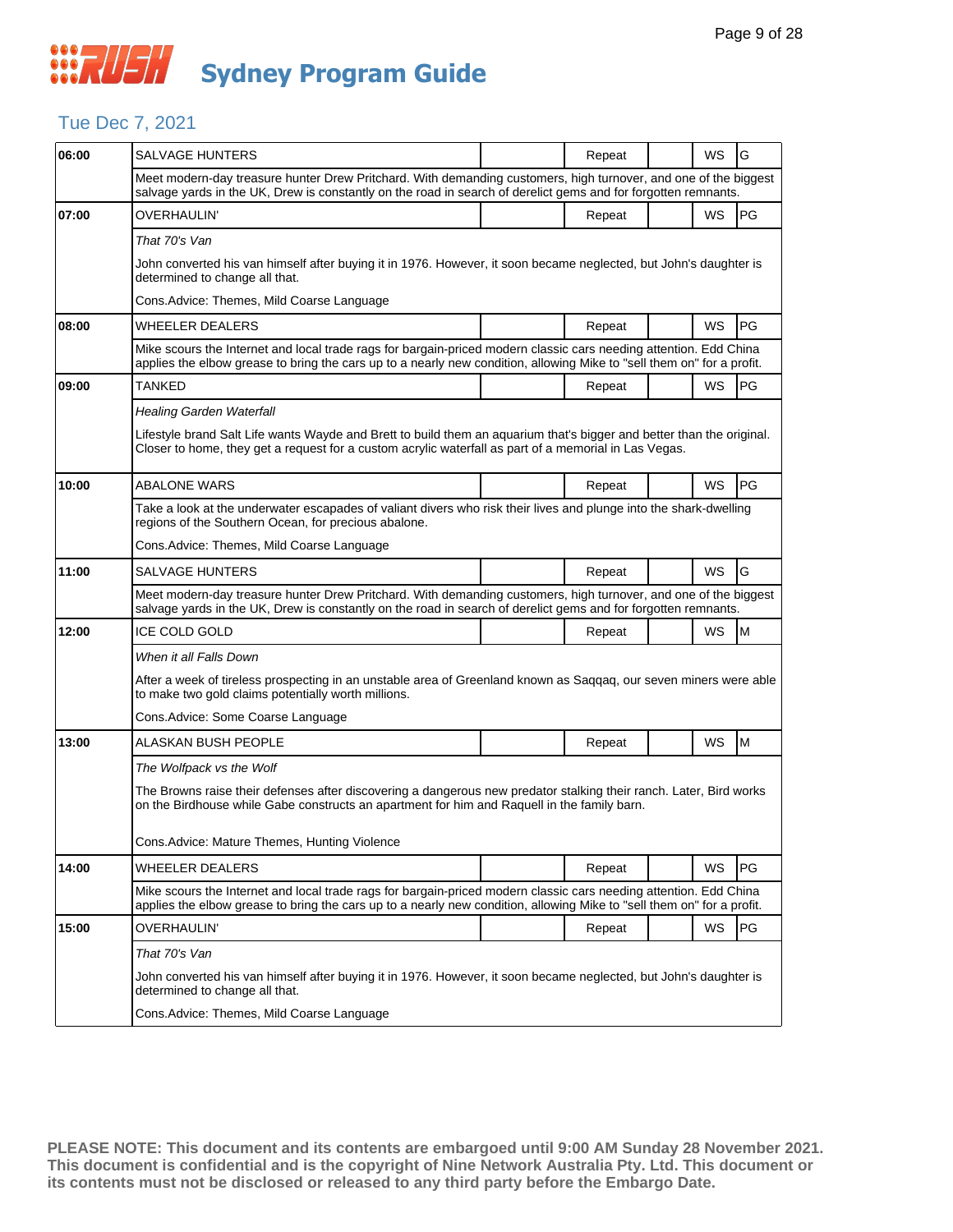### Tue Dec 7, 2021

| 16:00 | <b>GARAGE SQUAD</b>                                                                                                                                                                                                               |  | Repeat |  | <b>WS</b> | IPG.       |  |  |
|-------|-----------------------------------------------------------------------------------------------------------------------------------------------------------------------------------------------------------------------------------|--|--------|--|-----------|------------|--|--|
|       | Camaro in Crisis                                                                                                                                                                                                                  |  |        |  |           |            |  |  |
|       | The crew tries to rescue a 1968 Chevy Camaro 327 convertible that needs an overhaul from bumper to bumper.                                                                                                                        |  |        |  |           |            |  |  |
|       | Cons. Advice: Mild Coarse Language                                                                                                                                                                                                |  |        |  |           |            |  |  |
| 16:30 | <b>SALVAGE HUNTERS</b>                                                                                                                                                                                                            |  | Repeat |  | <b>WS</b> | IG         |  |  |
|       | Meet modern-day treasure hunter Drew Pritchard. With demanding customers, high turnover, and one of the biggest<br>salvage yards in the UK, Drew is constantly on the road in search of derelict gems and for forgotten remnants. |  |        |  |           |            |  |  |
| 17:30 | <b>TANKED</b>                                                                                                                                                                                                                     |  | Repeat |  | <b>WS</b> | <b>IPG</b> |  |  |
|       | <b>Healing Garden Waterfall</b>                                                                                                                                                                                                   |  |        |  |           |            |  |  |
|       | Lifestyle brand Salt Life wants Wayde and Brett to build them an aquarium that's bigger and better than the original.<br>Closer to home, they get a request for a custom acrylic waterfall as part of a memorial in Las Vegas.    |  |        |  |           |            |  |  |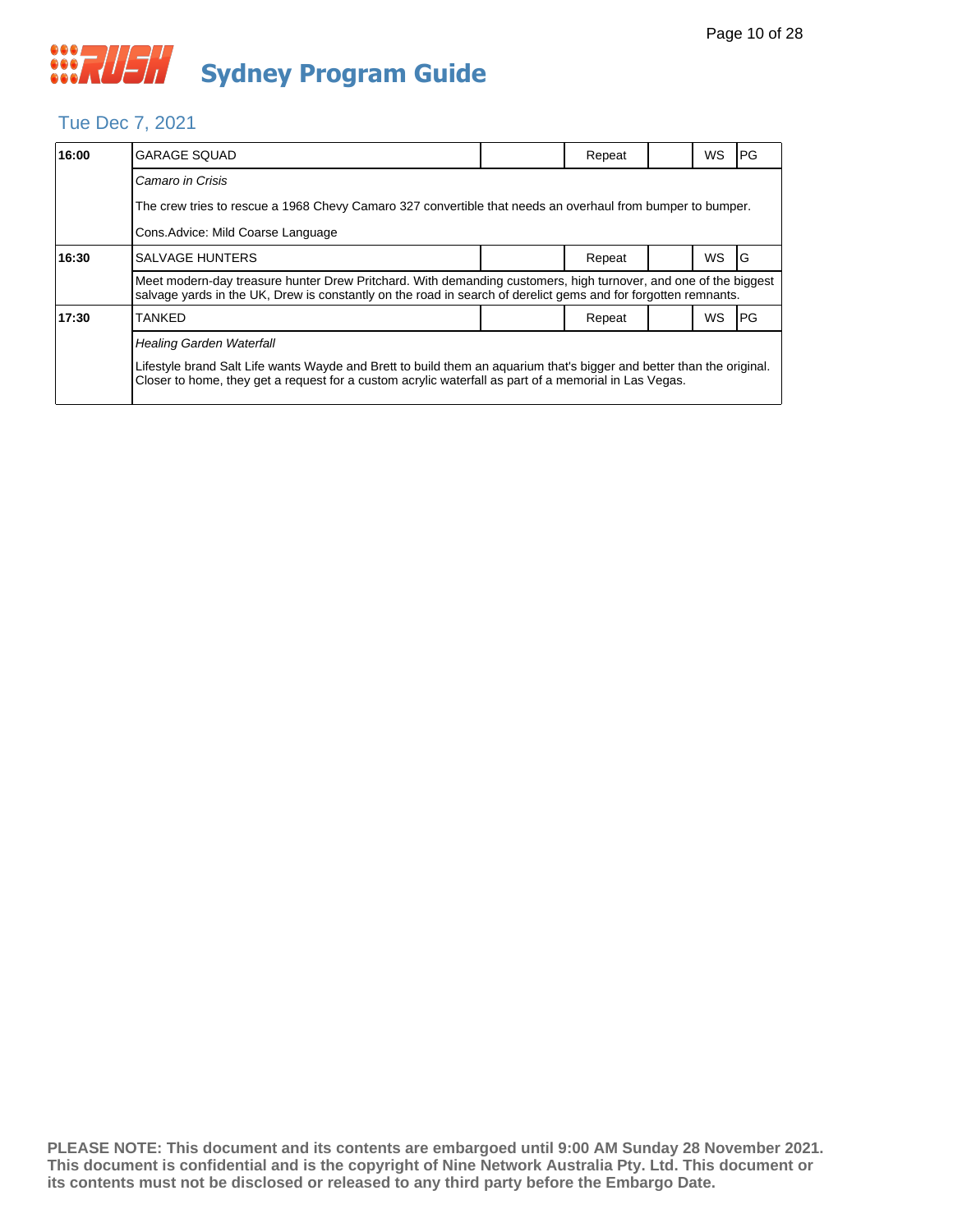### Tue Dec 7, 2021

| 18:30 | <b>WHEELER DEALERS</b>                                                                                                                                                                                                                        |  | Repeat |  | WS        | PG |  |  |  |
|-------|-----------------------------------------------------------------------------------------------------------------------------------------------------------------------------------------------------------------------------------------------|--|--------|--|-----------|----|--|--|--|
|       | Mike scours the Internet and local trade rags for bargain-priced modern classic cars needing attention. Edd China<br>applies the elbow grease to bring the cars up to a nearly new condition, allowing Mike to "sell them on" for a profit.   |  |        |  |           |    |  |  |  |
| 19:30 | <b>BUSHCRAFT BUILD-OFF</b>                                                                                                                                                                                                                    |  |        |  | WS        | PG |  |  |  |
|       | <b>High and Mighty</b>                                                                                                                                                                                                                        |  |        |  |           |    |  |  |  |
|       | Matt Graham raises the bar when he challenges top Bushcrafters to create a shelter at least 5 feet above uneven<br>terrain that will protect them from muddy ground, dangerous heat, while using only one hand tool and natural<br>resources. |  |        |  |           |    |  |  |  |
| 20:30 | MAROONED WITH ED STAFFORD                                                                                                                                                                                                                     |  |        |  | WS        | M  |  |  |  |
|       | Namibia                                                                                                                                                                                                                                       |  |        |  |           |    |  |  |  |
|       | Ed heads to the deserts of Namibia to test his survival skills. It's the end of the dry season, and Ed has to build his<br>strength in the fierce heat to hunt the elusive warthog.                                                           |  |        |  |           |    |  |  |  |
|       | Cons. Advice: Themes, Hunting Violence                                                                                                                                                                                                        |  |        |  |           |    |  |  |  |
| 21:30 | NAKED AND AFRAID                                                                                                                                                                                                                              |  |        |  | WS        | M  |  |  |  |
|       | <b>Shaken and Very Stirred</b>                                                                                                                                                                                                                |  |        |  |           |    |  |  |  |
|       | A powerful earthquake in the Philippine jungle rattles a thrill-seeking chef and a competitive hockey mum but the<br>territorial monkeys, rainstorms, lack of food and dehydration lead to a disastrous face-first fall.                      |  |        |  |           |    |  |  |  |
|       | Cons. Advice: Themes, Nudity                                                                                                                                                                                                                  |  |        |  |           |    |  |  |  |
| 22:30 | <b>DUAL SURVIVAL</b>                                                                                                                                                                                                                          |  |        |  | WS        | M  |  |  |  |
|       | Adrift                                                                                                                                                                                                                                        |  |        |  |           |    |  |  |  |
|       | Dave and Cody take on the survival scenario of two castaways adrift at sea and show how to survive being stranded<br>on a deserted jungle island in the South Pacific. This time, Dave goes barefoot.                                         |  |        |  |           |    |  |  |  |
|       | Cons. Advice: Hunting Violence                                                                                                                                                                                                                |  |        |  |           |    |  |  |  |
| 23:30 |                                                                                                                                                                                                                                               |  |        |  |           |    |  |  |  |
|       | <b>BUSHCRAFT BUILD-OFF</b>                                                                                                                                                                                                                    |  | Repeat |  | WS        | PG |  |  |  |
|       | <b>High and Mighty</b>                                                                                                                                                                                                                        |  |        |  |           |    |  |  |  |
|       | Matt Graham raises the bar when he challenges top Bushcrafters to create a shelter at least 5 feet above uneven<br>terrain that will protect them from muddy ground, dangerous heat, while using only one hand tool and natural<br>resources. |  |        |  |           |    |  |  |  |
| 00:30 | MAROONED WITH ED STAFFORD                                                                                                                                                                                                                     |  | Repeat |  | <b>WS</b> | M  |  |  |  |
|       | Namibia                                                                                                                                                                                                                                       |  |        |  |           |    |  |  |  |
|       | Ed heads to the deserts of Namibia to test his survival skills. It's the end of the dry season, and Ed has to build his<br>strength in the fierce heat to hunt the elusive warthog.                                                           |  |        |  |           |    |  |  |  |
|       | Cons.Advice: Themes, Hunting Violence                                                                                                                                                                                                         |  |        |  |           |    |  |  |  |
| 01:30 | NAKED AND AFRAID                                                                                                                                                                                                                              |  | Repeat |  | WS        | M  |  |  |  |
|       | Shaken and Very Stirred                                                                                                                                                                                                                       |  |        |  |           |    |  |  |  |
|       | A powerful earthquake in the Philippine jungle rattles a thrill-seeking chef and a competitive hockey mum but the<br>territorial monkeys, rainstorms, lack of food and dehydration lead to a disastrous face-first fall.                      |  |        |  |           |    |  |  |  |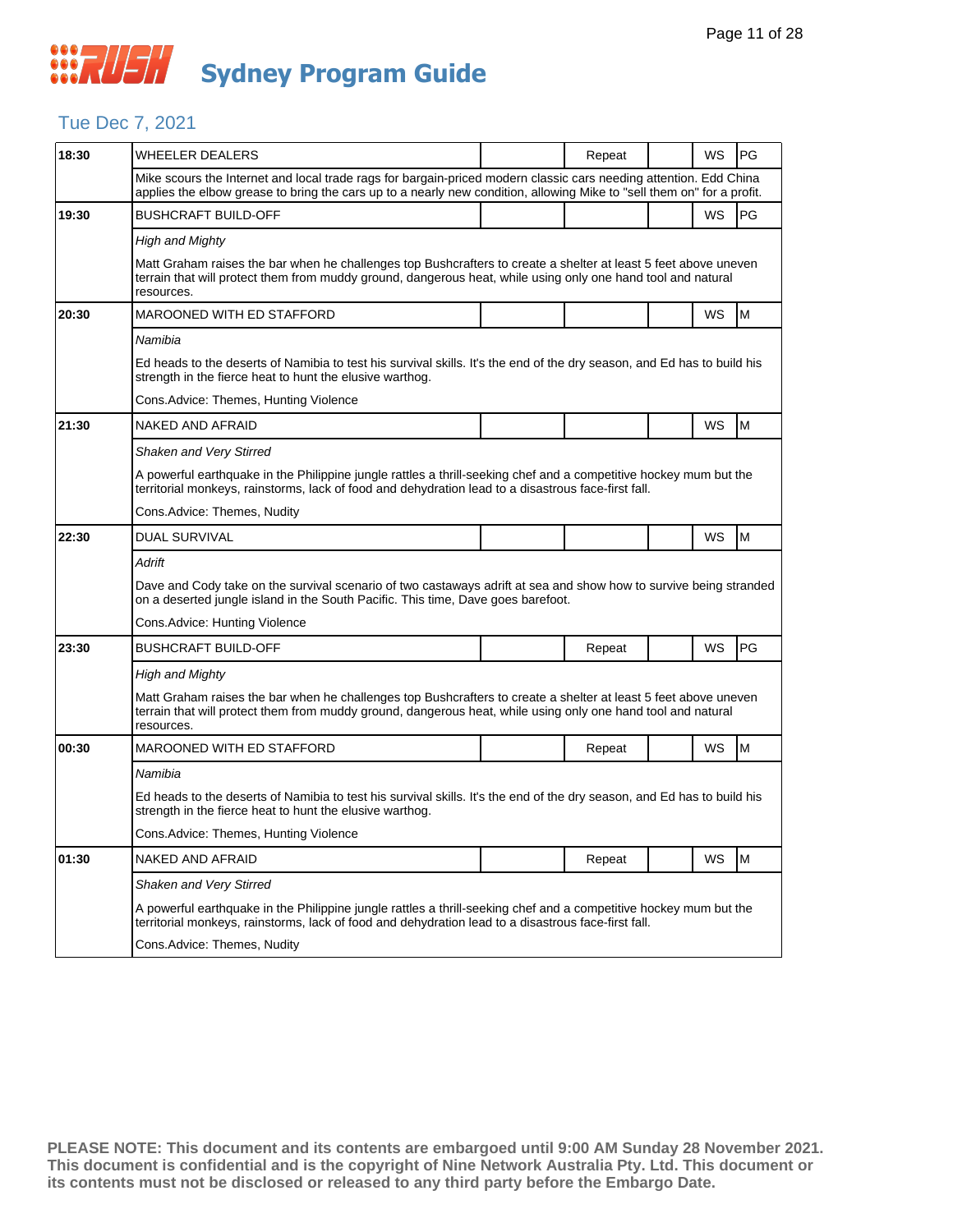#### Tue Dec 7, 2021

| 02:30 | <b>DUAL SURVIVAL</b>                                                                                                                                                                                                                          |  | Repeat |  | WS        | M  |  |  |
|-------|-----------------------------------------------------------------------------------------------------------------------------------------------------------------------------------------------------------------------------------------------|--|--------|--|-----------|----|--|--|
|       | <b>Adrift</b>                                                                                                                                                                                                                                 |  |        |  |           |    |  |  |
|       | Dave and Cody take on the survival scenario of two castaways adrift at sea and show how to survive being stranded<br>on a deserted jungle island in the South Pacific. This time, Dave goes barefoot.                                         |  |        |  |           |    |  |  |
|       | Cons. Advice: Hunting Violence                                                                                                                                                                                                                |  |        |  |           |    |  |  |
| 03:30 | <b>BUSHCRAFT BUILD-OFF</b>                                                                                                                                                                                                                    |  | Repeat |  | WS        | PG |  |  |
|       | <b>High and Mighty</b>                                                                                                                                                                                                                        |  |        |  |           |    |  |  |
|       | Matt Graham raises the bar when he challenges top Bushcrafters to create a shelter at least 5 feet above uneven<br>terrain that will protect them from muddy ground, dangerous heat, while using only one hand tool and natural<br>resources. |  |        |  |           |    |  |  |
| 04:30 | <b>GARAGE SOUAD</b>                                                                                                                                                                                                                           |  | Repeat |  | WS        | PG |  |  |
|       | Camaro in Crisis                                                                                                                                                                                                                              |  |        |  |           |    |  |  |
|       | The crew tries to rescue a 1968 Chevy Camaro 327 convertible that needs an overhaul from bumper to bumper.                                                                                                                                    |  |        |  |           |    |  |  |
|       | Cons. Advice: Mild Coarse Language                                                                                                                                                                                                            |  |        |  |           |    |  |  |
| 05:00 | <b>TANKED</b>                                                                                                                                                                                                                                 |  | Repeat |  | <b>WS</b> | PG |  |  |
|       | <b>Healing Garden Waterfall</b>                                                                                                                                                                                                               |  |        |  |           |    |  |  |
|       | Lifestyle brand Salt Life wants Wayde and Brett to build them an aquarium that's bigger and better than the original.<br>Closer to home, they get a request for a custom acrylic waterfall as part of a memorial in Las Vegas.                |  |        |  |           |    |  |  |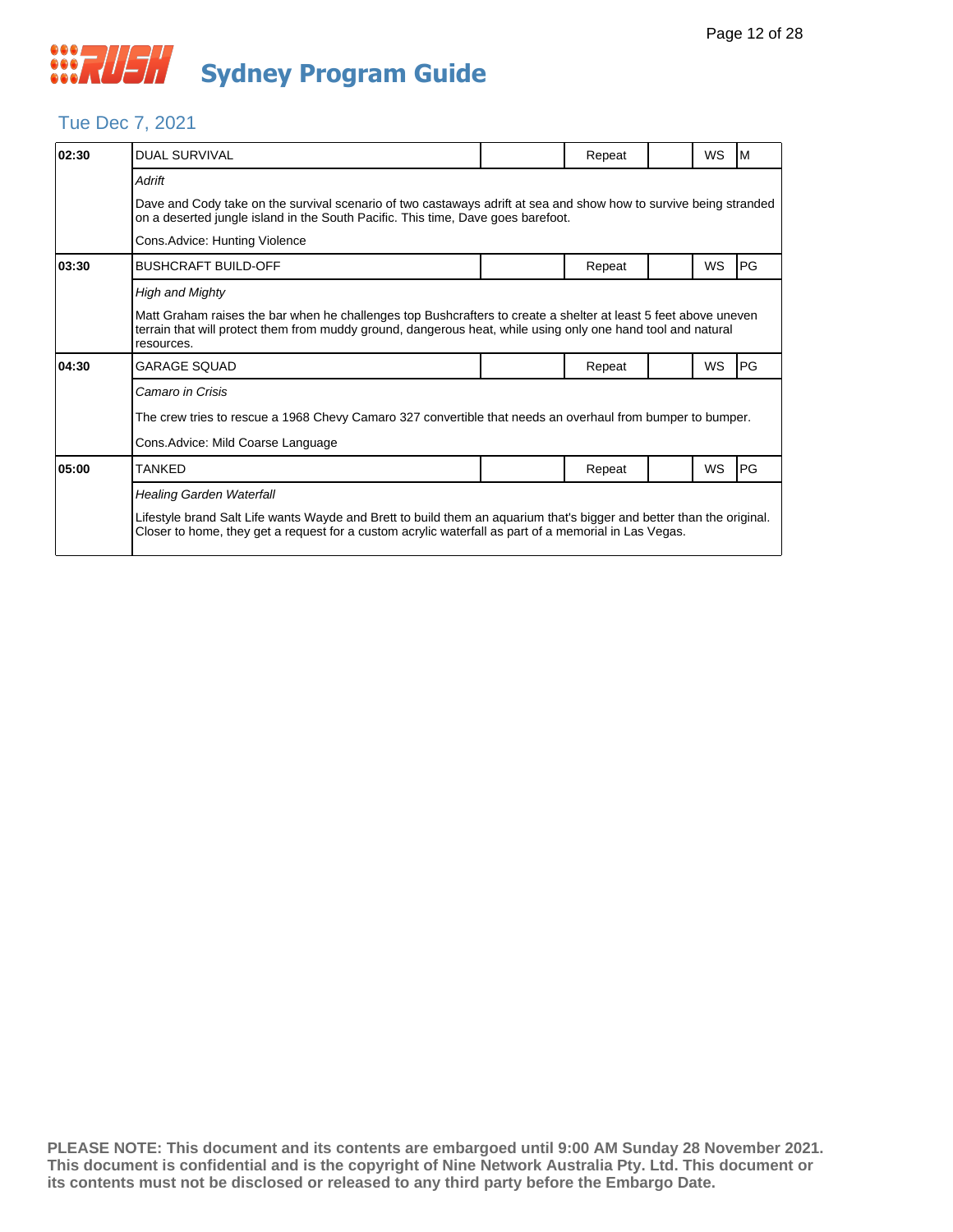## *CONSTRUSH* **Sydney Program Guide**

### Wed Dec 8, 2021

| 06:00 | <b>JUNKYARD EMPIRE</b>                                                                                                                                                                                                                        |                                                                                                                       | Repeat | WS        | <b>PG</b> |  |  |  |  |  |
|-------|-----------------------------------------------------------------------------------------------------------------------------------------------------------------------------------------------------------------------------------------------|-----------------------------------------------------------------------------------------------------------------------|--------|-----------|-----------|--|--|--|--|--|
|       | <b>Playing With Fire</b>                                                                                                                                                                                                                      |                                                                                                                       |        |           |           |  |  |  |  |  |
|       | Andy is no stranger to risky car builds, but when his shop takes on a scorched Audi S6, he's playing with fire. If Andy<br>can get this burnt powerhouse up and running, he'd win big; but the deeper he digs, the more problems he finds.    |                                                                                                                       |        |           |           |  |  |  |  |  |
|       | Cons. Advice: Mild Coarse Language                                                                                                                                                                                                            |                                                                                                                       |        |           |           |  |  |  |  |  |
| 07:00 | OVERHAULIN'                                                                                                                                                                                                                                   |                                                                                                                       | Repeat | WS        | PG        |  |  |  |  |  |
|       | Leno's Heist                                                                                                                                                                                                                                  |                                                                                                                       |        |           |           |  |  |  |  |  |
|       | overhaul on his 1956 Chevy Nomad.                                                                                                                                                                                                             | Talk-show host Jay Leno enlists help for his part-time mechanic and friend, Dave Killackey, who is in dire need of an |        |           |           |  |  |  |  |  |
|       | Cons. Advice: Themes, Mild Coarse Language                                                                                                                                                                                                    |                                                                                                                       |        |           |           |  |  |  |  |  |
| 08:00 | WHEELER DEALERS                                                                                                                                                                                                                               |                                                                                                                       | Repeat | <b>WS</b> | PG        |  |  |  |  |  |
|       | Jensen Interceptor                                                                                                                                                                                                                            |                                                                                                                       |        |           |           |  |  |  |  |  |
|       | Mike wants a classic Jensen Interceptor. The car costs as much as a house, so if he does find one for his \$9,000,<br>Edd might struggle to make it roadworthy.                                                                               |                                                                                                                       |        |           |           |  |  |  |  |  |
| 09:00 | <b>TANKED</b>                                                                                                                                                                                                                                 |                                                                                                                       | Repeat | WS        | PG        |  |  |  |  |  |
|       | A Merry Fishy Christmas                                                                                                                                                                                                                       |                                                                                                                       |        |           |           |  |  |  |  |  |
|       | Ethel M Chocolate Factory has tasked Wayde and Brett with building a 2,000 litre freshwater tank for their annual<br>Holiday Cactus Lighting event. Meanwhile, Heather's surprising Wayde with a gift not even St. Nick could deliver.        |                                                                                                                       |        |           |           |  |  |  |  |  |
| 10:00 | <b>IRON RESURRECTION</b>                                                                                                                                                                                                                      |                                                                                                                       | Repeat | WS        | PG        |  |  |  |  |  |
|       | Super Low Metro                                                                                                                                                                                                                               |                                                                                                                       |        |           |           |  |  |  |  |  |
|       | A weather-beaten '59 Metro rolls into the shop for an extreme makeover. It is the Flinstones-meets-the-Jetsons with<br>a surprise twist for its new owner.                                                                                    |                                                                                                                       |        |           |           |  |  |  |  |  |
|       | Cons. Advice: Mild Coarse Language                                                                                                                                                                                                            |                                                                                                                       |        |           |           |  |  |  |  |  |
| 11:00 | SALVAGE HUNTERS                                                                                                                                                                                                                               |                                                                                                                       | Repeat | <b>WS</b> | G         |  |  |  |  |  |
|       | Meet modern-day treasure hunter Drew Pritchard. With demanding customers, high turnover, and one of the biggest<br>salvage yards in the UK, Drew is constantly on the road in search of derelict gems and for forgotten remnants.             |                                                                                                                       |        |           |           |  |  |  |  |  |
| 12:00 | <b>BUSHCRAFT BUILD-OFF</b>                                                                                                                                                                                                                    |                                                                                                                       | Repeat | WS        | PG        |  |  |  |  |  |
|       | High and Mighty                                                                                                                                                                                                                               |                                                                                                                       |        |           |           |  |  |  |  |  |
|       | Matt Graham raises the bar when he challenges top Bushcrafters to create a shelter at least 5 feet above uneven<br>terrain that will protect them from muddy ground, dangerous heat, while using only one hand tool and natural<br>resources. |                                                                                                                       |        |           |           |  |  |  |  |  |
| 13:00 | <b>MAROONED WITH ED STAFFORD</b>                                                                                                                                                                                                              |                                                                                                                       | Repeat | WS        | <b>M</b>  |  |  |  |  |  |
|       | Namibia                                                                                                                                                                                                                                       |                                                                                                                       |        |           |           |  |  |  |  |  |
|       | Ed heads to the deserts of Namibia to test his survival skills. It's the end of the dry season, and Ed has to build his<br>strength in the fierce heat to hunt the elusive warthog.                                                           |                                                                                                                       |        |           |           |  |  |  |  |  |
|       | Cons.Advice: Themes, Hunting Violence                                                                                                                                                                                                         |                                                                                                                       |        |           |           |  |  |  |  |  |
| 14:00 | <b>WHEELER DEALERS</b>                                                                                                                                                                                                                        |                                                                                                                       | Repeat | WS        | PG        |  |  |  |  |  |
|       | Jensen Interceptor                                                                                                                                                                                                                            |                                                                                                                       |        |           |           |  |  |  |  |  |
|       | Mike wants a classic Jensen Interceptor. The car costs as much as a house, so if he does find one for his \$9,000,<br>Edd might struggle to make it roadworthy.                                                                               |                                                                                                                       |        |           |           |  |  |  |  |  |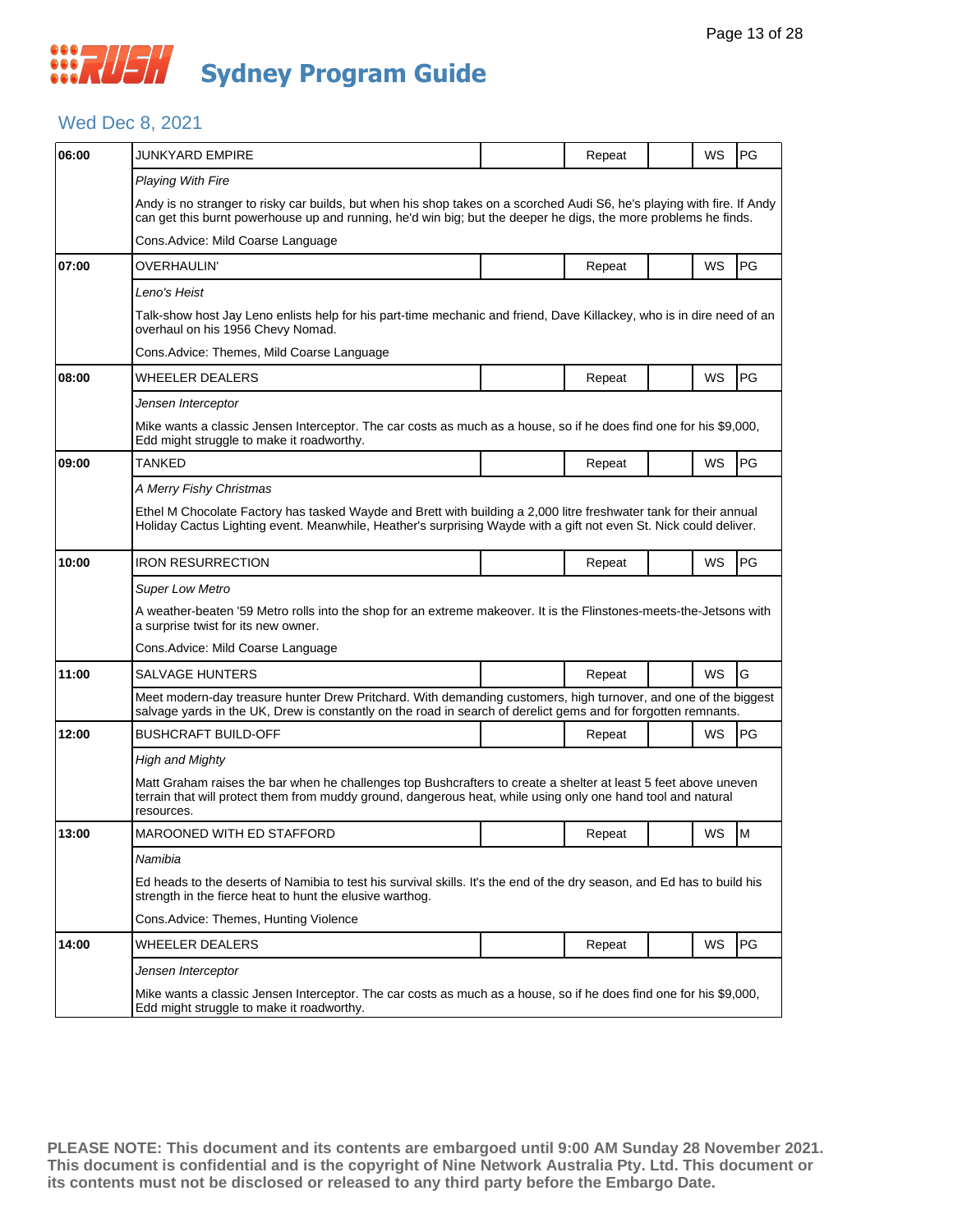## *CONVERTIER* **Sydney Program Guide**

#### Wed Dec 8, 2021

| 15:00 | <b>OVERHAULIN'</b>                                                                                                                                                                                                                     |  | Repeat |  | <b>WS</b> | PG |  |  |
|-------|----------------------------------------------------------------------------------------------------------------------------------------------------------------------------------------------------------------------------------------|--|--------|--|-----------|----|--|--|
|       | Leno's Heist                                                                                                                                                                                                                           |  |        |  |           |    |  |  |
|       | Talk-show host Jay Leno enlists help for his part-time mechanic and friend, Dave Killackey, who is in dire need of an<br>overhaul on his 1956 Chevy Nomad.                                                                             |  |        |  |           |    |  |  |
|       | Cons. Advice: Themes, Mild Coarse Language                                                                                                                                                                                             |  |        |  |           |    |  |  |
| 16:00 | <b>GARAGE SQUAD</b>                                                                                                                                                                                                                    |  | Repeat |  | <b>WS</b> | PG |  |  |
|       | Caddy-strophics                                                                                                                                                                                                                        |  |        |  |           |    |  |  |
|       | A woman turns to the crew for help when she can't locate the parts or funds necessary to repair her 1956 Cadillac<br>Coupe de Ville.                                                                                                   |  |        |  |           |    |  |  |
|       | Cons. Advice: Mild Coarse Language                                                                                                                                                                                                     |  |        |  |           |    |  |  |
| 16:30 | <b>SALVAGE HUNTERS</b>                                                                                                                                                                                                                 |  | Repeat |  | <b>WS</b> | G  |  |  |
|       | Meet modern-day treasure hunter Drew Pritchard. With demanding customers, high turnover, and one of the biggest<br>salvage yards in the UK, Drew is constantly on the road in search of derelict gems and for forgotten remnants.      |  |        |  |           |    |  |  |
| 17:30 | <b>TANKED</b>                                                                                                                                                                                                                          |  | Repeat |  | WS        | PG |  |  |
|       | A Merry Fishy Christmas                                                                                                                                                                                                                |  |        |  |           |    |  |  |
|       | Ethel M Chocolate Factory has tasked Wayde and Brett with building a 2,000 litre freshwater tank for their annual<br>Holiday Cactus Lighting event. Meanwhile, Heather's surprising Wayde with a gift not even St. Nick could deliver. |  |        |  |           |    |  |  |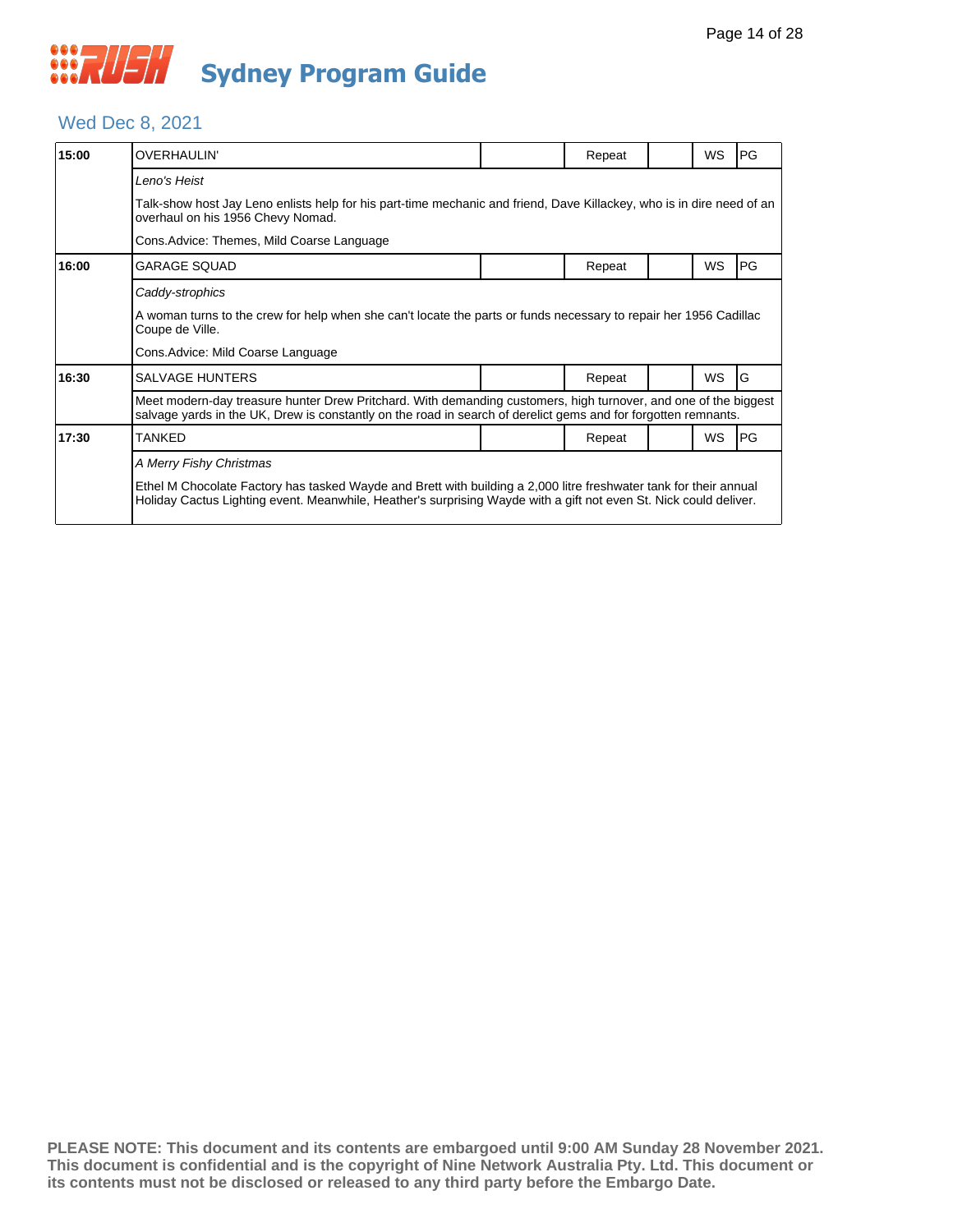### Wed Dec 8, 2021

| 18:30 | <b>WHEELER DEALERS</b>                                                                                                                                                                                                                                                                                                                                                                                    |           | Repeat |  | WS | PG        |  |  |  |
|-------|-----------------------------------------------------------------------------------------------------------------------------------------------------------------------------------------------------------------------------------------------------------------------------------------------------------------------------------------------------------------------------------------------------------|-----------|--------|--|----|-----------|--|--|--|
|       | Jensen Interceptor                                                                                                                                                                                                                                                                                                                                                                                        |           |        |  |    |           |  |  |  |
|       | Mike wants a classic Jensen Interceptor. The car costs as much as a house, so if he does find one for his \$9,000,<br>Edd might struggle to make it roadworthy.                                                                                                                                                                                                                                           |           |        |  |    |           |  |  |  |
| 19:30 | UNIQUE RIDES                                                                                                                                                                                                                                                                                                                                                                                              |           |        |  | WS | PG        |  |  |  |
|       | Jeeps and Johnny Legs                                                                                                                                                                                                                                                                                                                                                                                     |           |        |  |    |           |  |  |  |
|       | Will Castro's overhauling two Jeep Special Editions, a rough and rugged one as well as a sleek and sexy one to sell<br>to car dealerships. The ten-day timeline to get the two Jeeps done in time for a car show gets even tighter when<br>actor John Leguizamo comes calling with a request to refinish his family ride - but the Highlander Hybrid comes with<br>a surprise that Will wasn't expecting. |           |        |  |    |           |  |  |  |
|       | Cons. Advice: Mild Coarse Language                                                                                                                                                                                                                                                                                                                                                                        |           |        |  |    |           |  |  |  |
| 20:30 | SPEED IS THE NEW BLACK                                                                                                                                                                                                                                                                                                                                                                                    |           |        |  | WS | M         |  |  |  |
|       | Chevelle Reborn - Part 1                                                                                                                                                                                                                                                                                                                                                                                  |           |        |  |    |           |  |  |  |
|       | More than 40 years since totaling a 1971 Chevelle a new client is ready to rebuild his first dream car. Starting from a<br>bare frame, the crew begins the process of giving this Chevelle a new life, one that will turn heads at shows, and on<br>the road.                                                                                                                                             |           |        |  |    |           |  |  |  |
|       | Cons. Advice: Some Coarse Language, Dangerous Behaviour                                                                                                                                                                                                                                                                                                                                                   |           |        |  |    |           |  |  |  |
| 21:30 | KINDIG CUSTOMS                                                                                                                                                                                                                                                                                                                                                                                            |           |        |  | WS | <b>PG</b> |  |  |  |
|       | Let the Chef Cook                                                                                                                                                                                                                                                                                                                                                                                         |           |        |  |    |           |  |  |  |
|       | Dave and the crew start on a 1966 Corvette, but one major challenge lies ahead for Dave the designer; He is up<br>against a client who is adamant that he doesn't want the colour of the car to be anywhere close to the original green<br>that it came in.                                                                                                                                               |           |        |  |    |           |  |  |  |
|       | Cons. Advice: Mild Coarse Language                                                                                                                                                                                                                                                                                                                                                                        |           |        |  |    |           |  |  |  |
| 22:30 | <b>TOP GEAR</b>                                                                                                                                                                                                                                                                                                                                                                                           | Captioned | Repeat |  | WS | PG        |  |  |  |
|       | Spanish Supercar Road Trip                                                                                                                                                                                                                                                                                                                                                                                |           |        |  |    |           |  |  |  |
|       | The trio plan to drive across Spain to test three new "budget convertibles". Their first competition is to see who can<br>drive through the marina area of Puerto Banus with the fewest number of pictures taken                                                                                                                                                                                          |           |        |  |    |           |  |  |  |
| 00:00 | UNIQUE RIDES                                                                                                                                                                                                                                                                                                                                                                                              |           | Repeat |  | WS | PG        |  |  |  |
|       | Jeeps and Johnny Legs                                                                                                                                                                                                                                                                                                                                                                                     |           |        |  |    |           |  |  |  |
|       | Will Castro's overhauling two Jeep Special Editions, a rough and rugged one as well as a sleek and sexy one to sell<br>to car dealerships. The ten-day timeline to get the two Jeeps done in time for a car show gets even tighter when<br>actor John Lequizamo comes calling with a request to refinish his family ride - but the Highlander Hybrid comes with<br>a surprise that Will wasn't expecting. |           |        |  |    |           |  |  |  |
|       | Cons. Advice: Mild Coarse Language                                                                                                                                                                                                                                                                                                                                                                        |           |        |  |    |           |  |  |  |
| 01:00 | SPEED IS THE NEW BLACK                                                                                                                                                                                                                                                                                                                                                                                    |           | Repeat |  | WS | M         |  |  |  |
|       | Chevelle Reborn - Part 1                                                                                                                                                                                                                                                                                                                                                                                  |           |        |  |    |           |  |  |  |
|       | More than 40 years since totaling a 1971 Chevelle a new client is ready to rebuild his first dream car. Starting from a<br>bare frame, the crew begins the process of giving this Chevelle a new life, one that will turn heads at shows, and on<br>the road.                                                                                                                                             |           |        |  |    |           |  |  |  |
|       | Cons. Advice: Some Coarse Language, Dangerous Behaviour                                                                                                                                                                                                                                                                                                                                                   |           |        |  |    |           |  |  |  |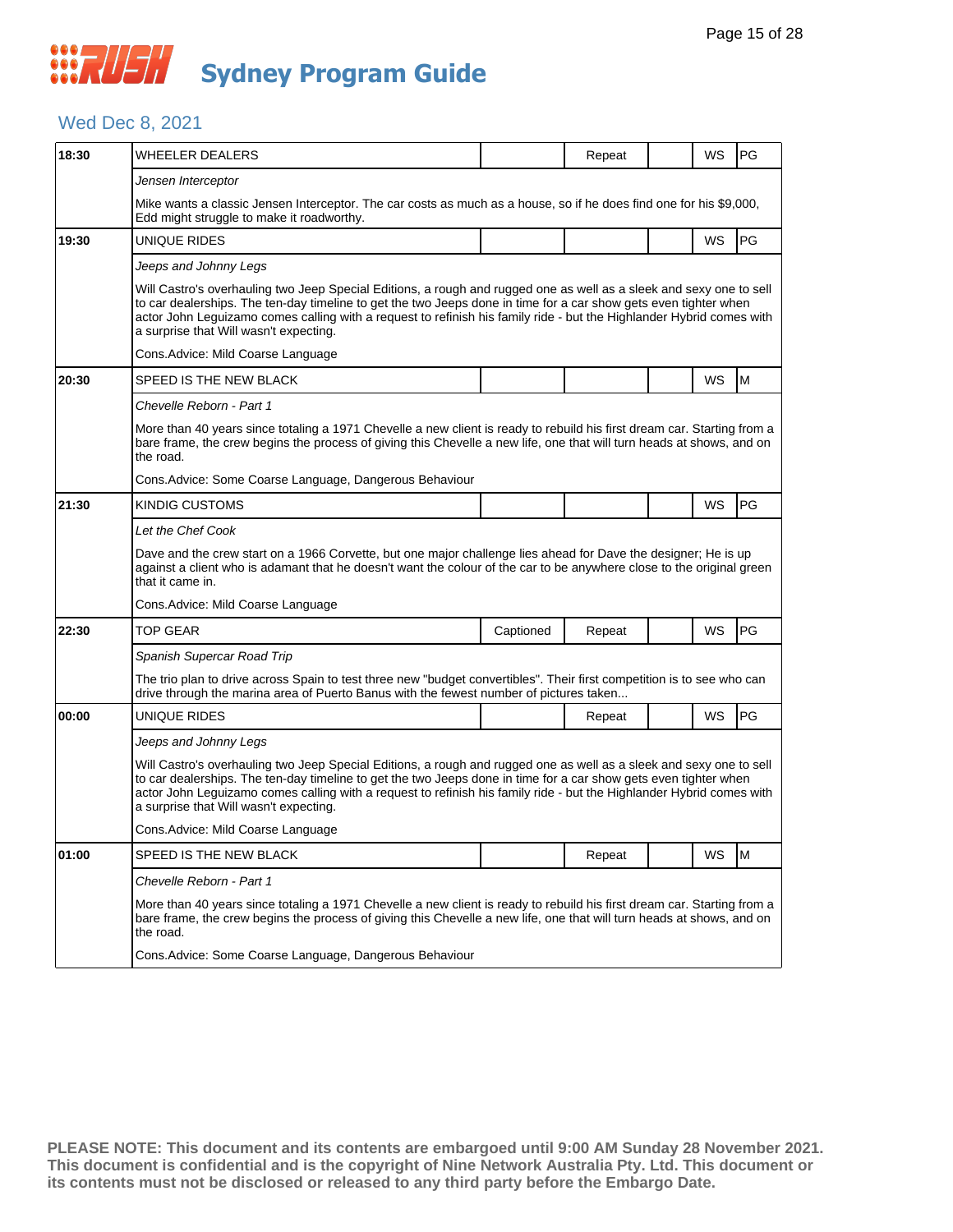## *CONSTRUSH* **Sydney Program Guide**

### Wed Dec 8, 2021

| 02:00 | KINDIG CUSTOMS                                                                                                                                                                                                                                              |  | Repeat |  | <b>WS</b> | <b>IPG</b> |  |  |
|-------|-------------------------------------------------------------------------------------------------------------------------------------------------------------------------------------------------------------------------------------------------------------|--|--------|--|-----------|------------|--|--|
|       | Let the Chef Cook                                                                                                                                                                                                                                           |  |        |  |           |            |  |  |
|       | Dave and the crew start on a 1966 Corvette, but one major challenge lies ahead for Dave the designer; He is up<br>against a client who is adamant that he doesn't want the colour of the car to be anywhere close to the original green<br>that it came in. |  |        |  |           |            |  |  |
|       | Cons. Advice: Mild Coarse Language                                                                                                                                                                                                                          |  |        |  |           |            |  |  |
| 03:00 | <b>OVERHAULIN'</b>                                                                                                                                                                                                                                          |  | Repeat |  | WS        | <b>PG</b>  |  |  |
|       | Leno's Heist                                                                                                                                                                                                                                                |  |        |  |           |            |  |  |
|       | Talk-show host Jay Leno enlists help for his part-time mechanic and friend, Dave Killackey, who is in dire need of an<br>overhaul on his 1956 Chevy Nomad.                                                                                                  |  |        |  |           |            |  |  |
|       | Cons. Advice: Themes, Mild Coarse Language                                                                                                                                                                                                                  |  |        |  |           |            |  |  |
| 04:00 | <b>WHEELER DEALERS</b>                                                                                                                                                                                                                                      |  | Repeat |  | <b>WS</b> | <b>IPG</b> |  |  |
|       | Jensen Interceptor                                                                                                                                                                                                                                          |  |        |  |           |            |  |  |
|       | Mike wants a classic Jensen Interceptor. The car costs as much as a house, so if he does find one for his \$9,000,<br>Edd might struggle to make it roadworthy.                                                                                             |  |        |  |           |            |  |  |
| 05:00 | <b>TANKED</b>                                                                                                                                                                                                                                               |  | Repeat |  | WS        | <b>IPG</b> |  |  |
|       | A Merry Fishy Christmas                                                                                                                                                                                                                                     |  |        |  |           |            |  |  |
|       | Ethel M Chocolate Factory has tasked Wayde and Brett with building a 2,000 litre freshwater tank for their annual<br>Holiday Cactus Lighting event. Meanwhile, Heather's surprising Wayde with a gift not even St. Nick could deliver.                      |  |        |  |           |            |  |  |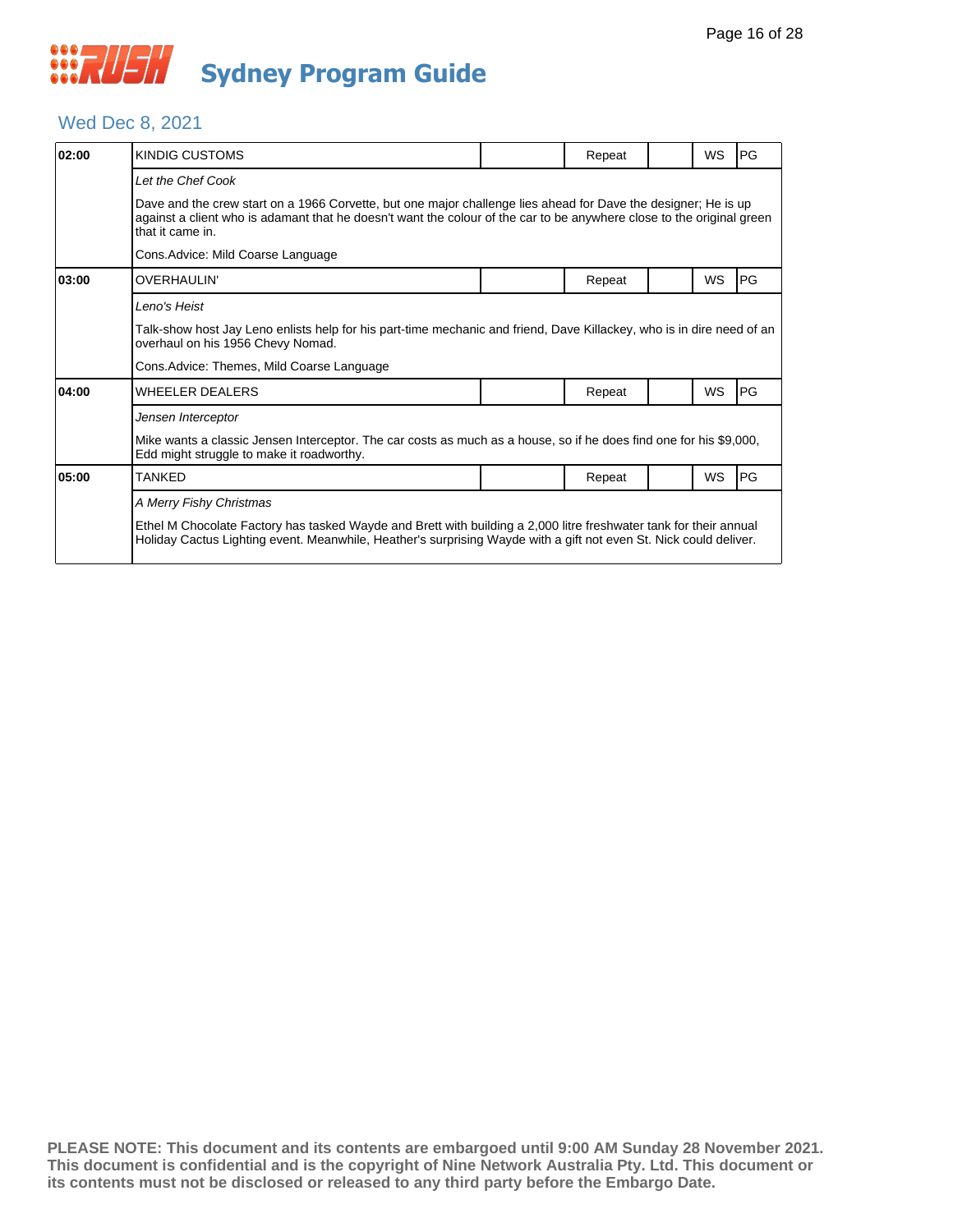## Thu Dec 9, 2021

| 06:00 | SALVAGE HUNTERS                                                                                                                                                                                                                                               |  | Repeat |  | WS | G         |  |  |  |
|-------|---------------------------------------------------------------------------------------------------------------------------------------------------------------------------------------------------------------------------------------------------------------|--|--------|--|----|-----------|--|--|--|
|       | Meet modern-day treasure hunter Drew Pritchard. With demanding customers, high turnover, and one of the biggest<br>salvage yards in the UK, Drew is constantly on the road in search of derelict gems and for forgotten remnants.                             |  |        |  |    |           |  |  |  |
| 07:00 | OVERHAULIN'                                                                                                                                                                                                                                                   |  | Repeat |  | WS | PG        |  |  |  |
|       | Sema                                                                                                                                                                                                                                                          |  |        |  |    |           |  |  |  |
|       | When Merrick's dad died he left him his prize possession, a '67 Charger. However, it is not in the best shape so<br>Merrick's mum calls in the overhaulin' crew to secretly fix it up for him.                                                                |  |        |  |    |           |  |  |  |
|       | Cons. Advice: Themes, Mild Coarse Language                                                                                                                                                                                                                    |  |        |  |    |           |  |  |  |
| 08:00 | WHEELER DEALERS                                                                                                                                                                                                                                               |  | Repeat |  | WS | <b>PG</b> |  |  |  |
|       | <b>Ford Sierra Cosworth</b>                                                                                                                                                                                                                                   |  |        |  |    |           |  |  |  |
|       | Mike is after a Ford Sierra Cosworth, which looks like a family vehicle and runs like a race car, but with only \$9,000<br>to spend, is his plan about to stall?                                                                                              |  |        |  |    |           |  |  |  |
| 09:00 | TANKED                                                                                                                                                                                                                                                        |  | Repeat |  | WS | PG        |  |  |  |
|       | Tracy Morgan's Giant Shark Tank Under Construction                                                                                                                                                                                                            |  |        |  |    |           |  |  |  |
|       | Tracy Morgan wants to be able to swim with his massive six foot sharks, so he asks the guys to tank his entire pool<br>house. Meanwhile, a local car dealership needs a new tank in their showroom to make a big splash.                                      |  |        |  |    |           |  |  |  |
| 10:00 | <b>GARAGE SOUAD</b>                                                                                                                                                                                                                                           |  | Repeat |  | WS | PG        |  |  |  |
|       | Mystery 442                                                                                                                                                                                                                                                   |  |        |  |    |           |  |  |  |
|       | A mouse-infested 1972 Olds Cutlass is a riddle wrapped in a mystery, inside an enigma.                                                                                                                                                                        |  |        |  |    |           |  |  |  |
|       | Cons.Advice: Mild Coarse Language                                                                                                                                                                                                                             |  |        |  |    |           |  |  |  |
| 11:00 | <b>SALVAGE HUNTERS</b>                                                                                                                                                                                                                                        |  | Repeat |  | WS | G         |  |  |  |
|       | Meet modern-day treasure hunter Drew Pritchard. With demanding customers, high turnover, and one of the biggest<br>salvage yards in the UK, Drew is constantly on the road in search of derelict gems and for forgotten remnants.                             |  |        |  |    |           |  |  |  |
| 12:00 | SPEED IS THE NEW BLACK                                                                                                                                                                                                                                        |  | Repeat |  | WS | M         |  |  |  |
|       | Chevelle Reborn - Part 1                                                                                                                                                                                                                                      |  |        |  |    |           |  |  |  |
|       | More than 40 years since totaling a 1971 Chevelle a new client is ready to rebuild his first dream car. Starting from a<br>bare frame, the crew begins the process of giving this Chevelle a new life, one that will turn heads at shows, and on<br>the road. |  |        |  |    |           |  |  |  |
|       | Cons. Advice: Some Coarse Language, Dangerous Behaviour                                                                                                                                                                                                       |  |        |  |    |           |  |  |  |
| 13:00 | TRUTH BEHIND THE MOON LANDING                                                                                                                                                                                                                                 |  | Repeat |  | WS | M         |  |  |  |
|       | The Hollywood Conspiracy                                                                                                                                                                                                                                      |  |        |  |    |           |  |  |  |
|       | Some believe that the moon's waving American flag is the smoking gun that NASA faked the moon landing, and as<br>a team of experts investigate this strange piece of evidence, the trail leads all the way to some of Hollywood's<br>biggest names.           |  |        |  |    |           |  |  |  |
|       | Cons.Advice: Themes                                                                                                                                                                                                                                           |  |        |  |    |           |  |  |  |
| 14:00 | WHEELER DEALERS                                                                                                                                                                                                                                               |  | Repeat |  | WS | PG        |  |  |  |
|       | Ford Sierra Cosworth                                                                                                                                                                                                                                          |  |        |  |    |           |  |  |  |
|       | Mike is after a Ford Sierra Cosworth, which looks like a family vehicle and runs like a race car, but with only \$9,000<br>to spend, is his plan about to stall?                                                                                              |  |        |  |    |           |  |  |  |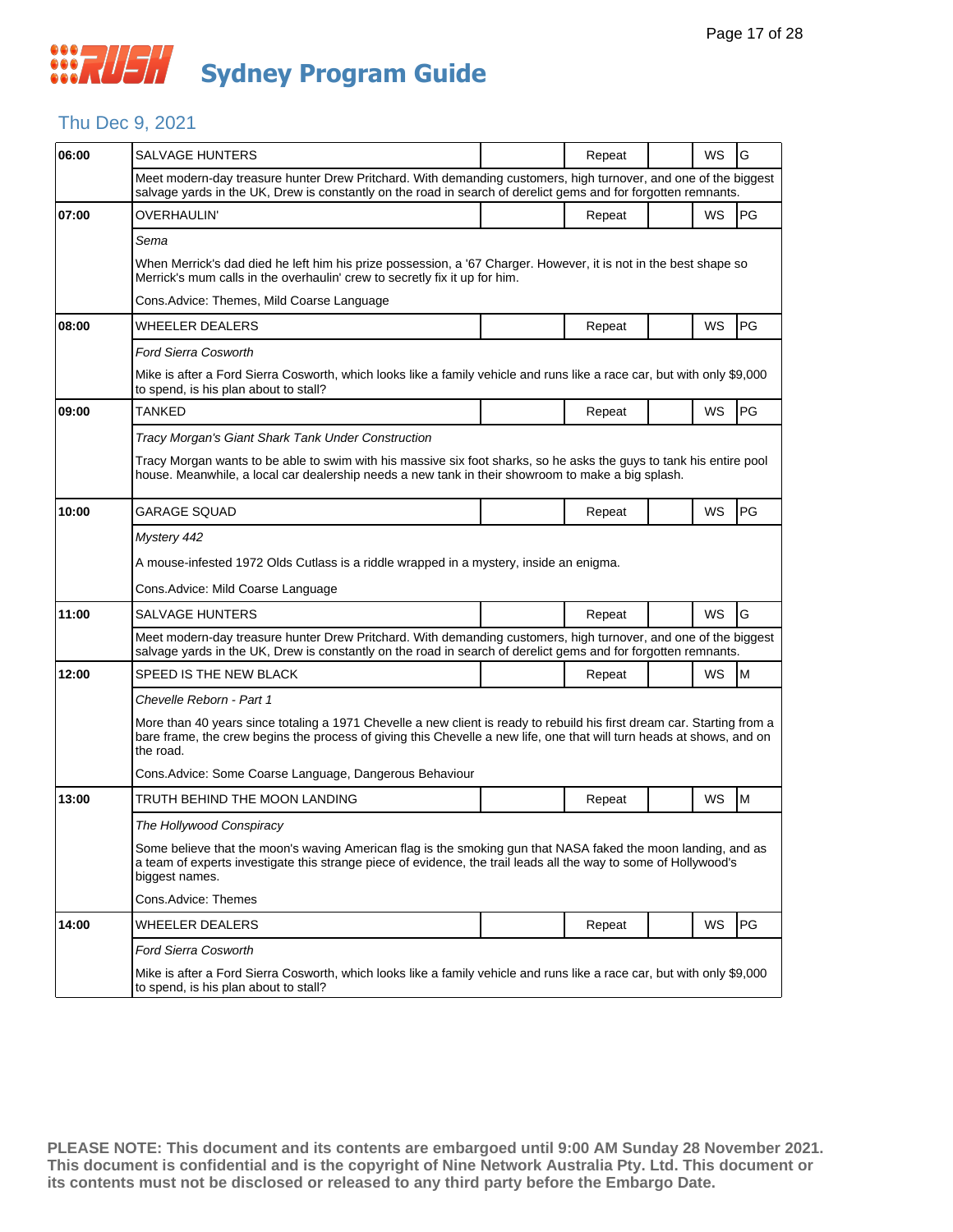

#### Thu Dec 9, 2021

| 15:00 | <b>OVERHAULIN'</b>                                                                                                                                                                                                                |  | Repeat |  | WS        | PG        |  |  |  |
|-------|-----------------------------------------------------------------------------------------------------------------------------------------------------------------------------------------------------------------------------------|--|--------|--|-----------|-----------|--|--|--|
|       | Sema                                                                                                                                                                                                                              |  |        |  |           |           |  |  |  |
|       | When Merrick's dad died he left him his prize possession, a '67 Charger. However, it is not in the best shape so<br>Merrick's mum calls in the overhaulin' crew to secretly fix it up for him.                                    |  |        |  |           |           |  |  |  |
|       | Cons. Advice: Themes, Mild Coarse Language                                                                                                                                                                                        |  |        |  |           |           |  |  |  |
| 16:00 | <b>GARAGE SQUAD</b>                                                                                                                                                                                                               |  | Repeat |  | <b>WS</b> | <b>PG</b> |  |  |  |
|       | <b>Triumphant Return</b>                                                                                                                                                                                                          |  |        |  |           |           |  |  |  |
|       | A man turns to the squad for help when the demands of fatherhood and a lack of funds threaten his ability to repair<br>his classic Triumph.                                                                                       |  |        |  |           |           |  |  |  |
|       | Cons. Advice: Mild Coarse Language                                                                                                                                                                                                |  |        |  |           |           |  |  |  |
| 16:30 | <b>SALVAGE HUNTERS</b>                                                                                                                                                                                                            |  | Repeat |  | <b>WS</b> | G         |  |  |  |
|       | Meet modern-day treasure hunter Drew Pritchard. With demanding customers, high turnover, and one of the biggest<br>salvage yards in the UK, Drew is constantly on the road in search of derelict gems and for forgotten remnants. |  |        |  |           |           |  |  |  |
| 17:30 | <b>TANKED</b>                                                                                                                                                                                                                     |  | Repeat |  | <b>WS</b> | PG        |  |  |  |
|       | Tracy Morgan's Giant Shark Tank Under Construction                                                                                                                                                                                |  |        |  |           |           |  |  |  |
|       | Tracy Morgan wants to be able to swim with his massive six foot sharks, so he asks the guys to tank his entire pool<br>house. Meanwhile, a local car dealership needs a new tank in their showroom to make a big splash.          |  |        |  |           |           |  |  |  |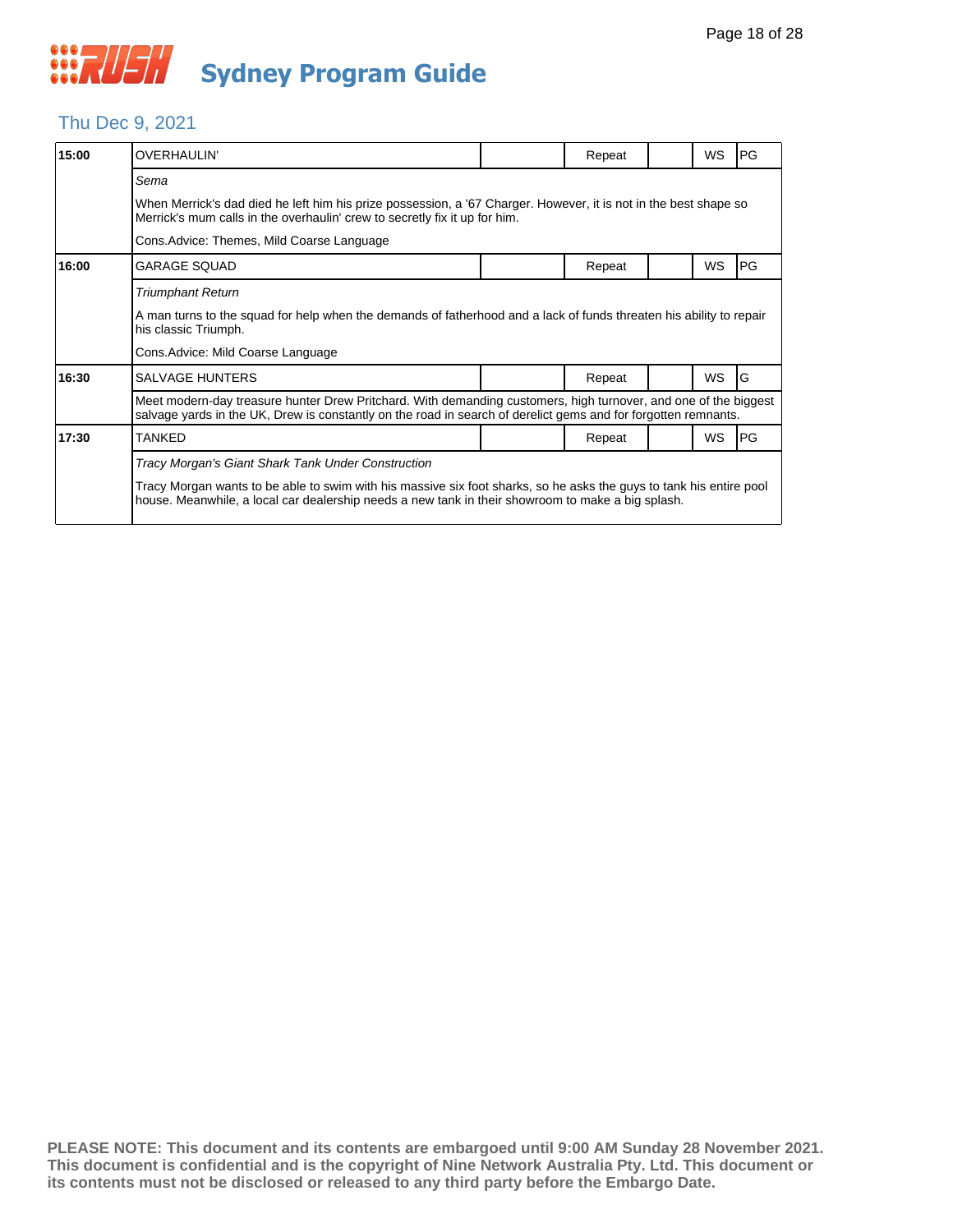### Thu Dec 9, 2021

| 18:30 | WHEELER DEALERS                                                                                                                                                                                                          |           | Repeat | WS        | PG |  |  |  |
|-------|--------------------------------------------------------------------------------------------------------------------------------------------------------------------------------------------------------------------------|-----------|--------|-----------|----|--|--|--|
|       | <b>Ford Sierra Cosworth</b>                                                                                                                                                                                              |           |        |           |    |  |  |  |
|       | Mike is after a Ford Sierra Cosworth, which looks like a family vehicle and runs like a race car, but with only \$9,000<br>to spend, is his plan about to stall?                                                         |           |        |           |    |  |  |  |
| 19:30 | TBA                                                                                                                                                                                                                      | Captioned |        | WS        | G  |  |  |  |
|       | Information To Follow.                                                                                                                                                                                                   |           |        |           |    |  |  |  |
| 20:30 | <b>STREET OUTLAWS</b>                                                                                                                                                                                                    |           |        | WS        | M  |  |  |  |
|       | One of the Few                                                                                                                                                                                                           |           |        |           |    |  |  |  |
|       | Boosted holds a shootout for \$10,000 in Ohio, while OKC prepares to take on Texas in a massive Cash Days<br>showdown for \$33,000.                                                                                      |           |        |           |    |  |  |  |
|       | Cons. Advice: Adult Themes, Some Coarse Language                                                                                                                                                                         |           |        |           |    |  |  |  |
| 21:30 | STREET OUTLAWS: NO PREP KINGS                                                                                                                                                                                            |           |        | WS        | M  |  |  |  |
|       | <b>Turbo Trouble</b>                                                                                                                                                                                                     |           |        |           |    |  |  |  |
|       | Rocky Mountain air proves to be a challenge for the turbo racers while the nitro users are ready to capitalize in<br>Colorado.                                                                                           |           |        |           |    |  |  |  |
|       | Cons.Advice: Mature Themes, Some Coarse Language                                                                                                                                                                         |           |        |           |    |  |  |  |
| 22:30 | SPEED IS THE NEW BLACK                                                                                                                                                                                                   |           | Repeat | WS        | PG |  |  |  |
|       | A Triumph-Ant Homecoming                                                                                                                                                                                                 |           |        |           |    |  |  |  |
|       | Noah is excited when a Triumph TR3 comes to the garage, but the team doesn't share his enthusiasm. Meanwhile,<br>the shop truck gets some hot upgrades.                                                                  |           |        |           |    |  |  |  |
|       | Cons.Advice: Dangerous Behaviour                                                                                                                                                                                         |           |        |           |    |  |  |  |
| 23:30 | <b>TBA</b>                                                                                                                                                                                                               | Captioned |        | WS        | G  |  |  |  |
|       | Information To Follow.                                                                                                                                                                                                   |           |        |           |    |  |  |  |
| 00:30 | STREET OUTLAWS                                                                                                                                                                                                           |           | Repeat | WS        | M  |  |  |  |
|       | One of the Few                                                                                                                                                                                                           |           |        |           |    |  |  |  |
|       | Boosted holds a shootout for \$10,000 in Ohio, while OKC prepares to take on Texas in a massive Cash Days<br>showdown for \$33,000.                                                                                      |           |        |           |    |  |  |  |
|       | Cons. Advice: Adult Themes, Some Coarse Language                                                                                                                                                                         |           |        |           |    |  |  |  |
| 01:30 | STREET OUTLAWS: NO PREP KINGS                                                                                                                                                                                            |           | Repeat | WS        | M  |  |  |  |
|       | Turbo Trouble                                                                                                                                                                                                            |           |        |           |    |  |  |  |
|       | Rocky Mountain air proves to be a challenge for the turbo racers while the nitro users are ready to capitalize in<br>Colorado.                                                                                           |           |        |           |    |  |  |  |
|       | Cons. Advice: Mature Themes, Some Coarse Language                                                                                                                                                                        |           |        |           |    |  |  |  |
| 02:30 | TANKED                                                                                                                                                                                                                   |           | Repeat | <b>WS</b> | PG |  |  |  |
|       | Tracy Morgan's Giant Shark Tank Under Construction                                                                                                                                                                       |           |        |           |    |  |  |  |
|       | Tracy Morgan wants to be able to swim with his massive six foot sharks, so he asks the guys to tank his entire pool<br>house. Meanwhile, a local car dealership needs a new tank in their showroom to make a big splash. |           |        |           |    |  |  |  |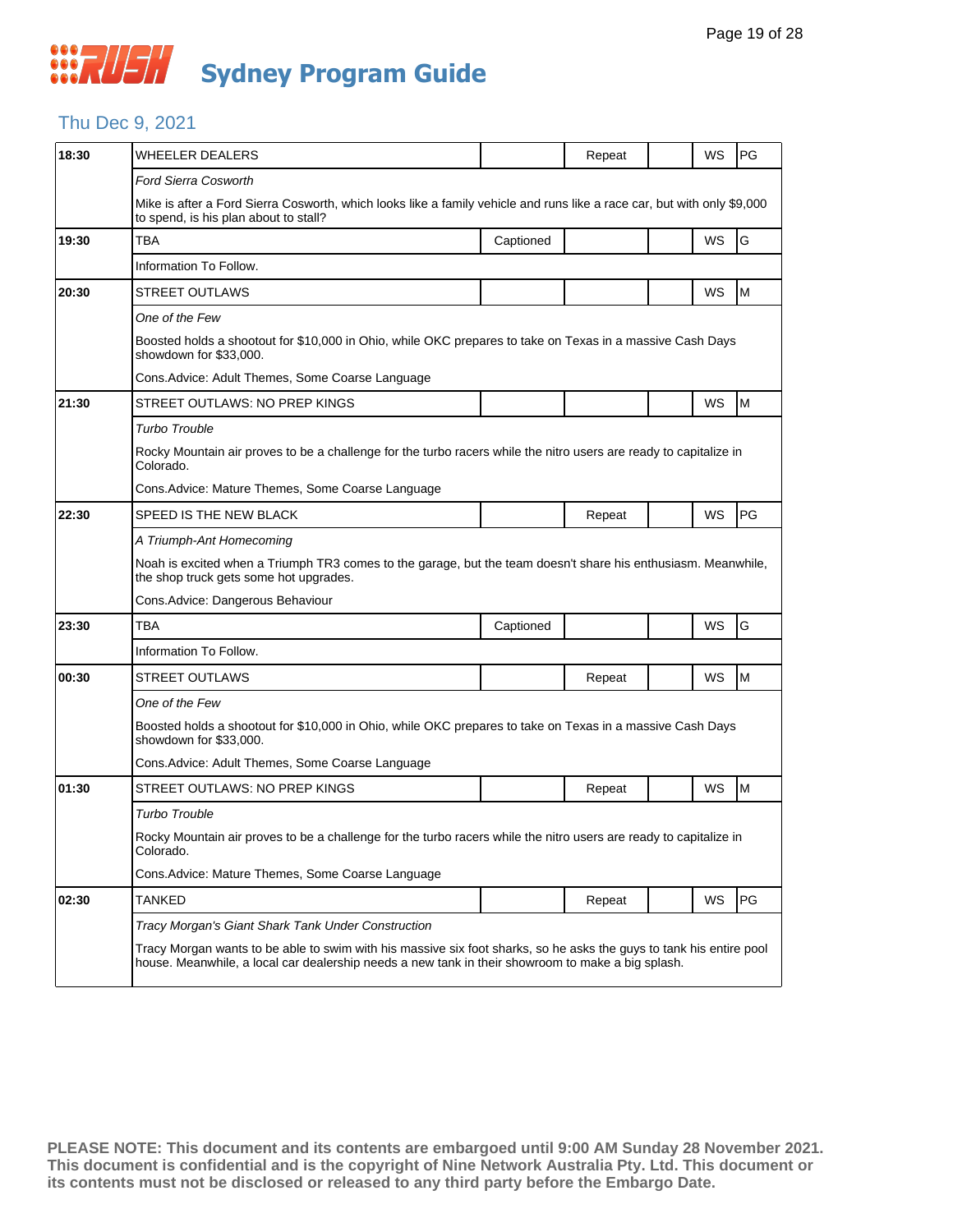### Thu Dec 9, 2021

| 03:30 | <b>SALVAGE HUNTERS</b>                                                                                                                                                                                                            |  | Repeat |  | <b>WS</b> | G         |  |  |  |
|-------|-----------------------------------------------------------------------------------------------------------------------------------------------------------------------------------------------------------------------------------|--|--------|--|-----------|-----------|--|--|--|
|       | Meet modern-day treasure hunter Drew Pritchard. With demanding customers, high turnover, and one of the biggest<br>salvage yards in the UK, Drew is constantly on the road in search of derelict gems and for forgotten remnants. |  |        |  |           |           |  |  |  |
| 04:30 | <b>GARAGE SQUAD</b>                                                                                                                                                                                                               |  | Repeat |  | <b>WS</b> | <b>PG</b> |  |  |  |
|       | <b>Triumphant Return</b>                                                                                                                                                                                                          |  |        |  |           |           |  |  |  |
|       | A man turns to the squad for help when the demands of fatherhood and a lack of funds threaten his ability to repair<br>his classic Triumph.                                                                                       |  |        |  |           |           |  |  |  |
|       | Cons. Advice: Mild Coarse Language                                                                                                                                                                                                |  |        |  |           |           |  |  |  |
| 05:00 | <b>STREET OUTLAWS</b>                                                                                                                                                                                                             |  | Repeat |  | <b>WS</b> | ıм        |  |  |  |
|       | One of the Few                                                                                                                                                                                                                    |  |        |  |           |           |  |  |  |
|       | Boosted holds a shootout for \$10,000 in Ohio, while OKC prepares to take on Texas in a massive Cash Days<br>showdown for \$33,000.                                                                                               |  |        |  |           |           |  |  |  |
|       | Cons. Advice: Adult Themes, Some Coarse Language                                                                                                                                                                                  |  |        |  |           |           |  |  |  |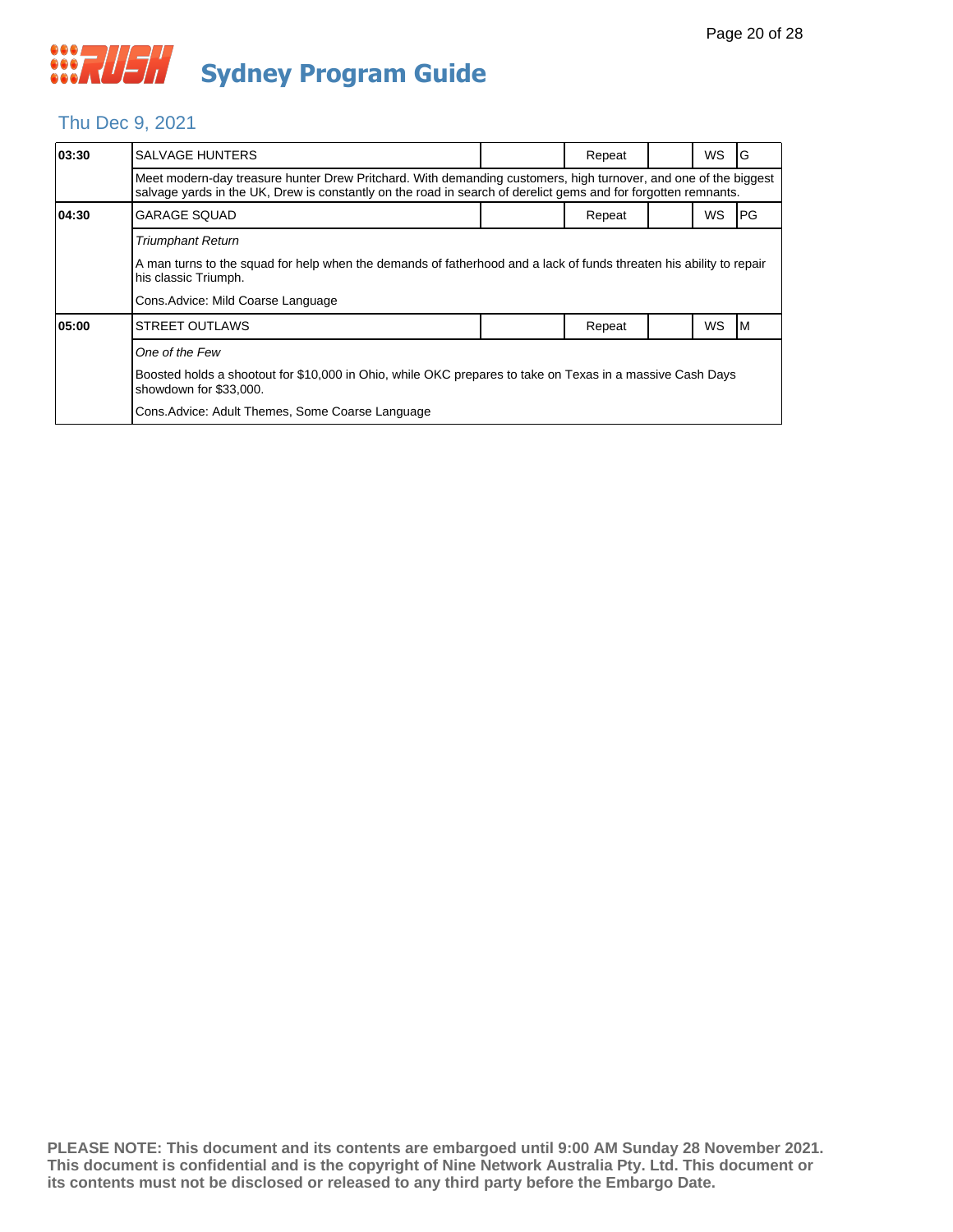

#### Fri Dec 10, 2021

| 06:00 | GARAGE SQUAD                                                                                                                                                                                                                         |           | Repeat |  | WS        | PG |  |  |
|-------|--------------------------------------------------------------------------------------------------------------------------------------------------------------------------------------------------------------------------------------|-----------|--------|--|-----------|----|--|--|
|       | Mystery 442                                                                                                                                                                                                                          |           |        |  |           |    |  |  |
|       | A mouse-infested 1972 Olds Cutlass is a riddle wrapped in a mystery, inside an enigma.                                                                                                                                               |           |        |  |           |    |  |  |
|       | Cons.Advice: Mild Coarse Language                                                                                                                                                                                                    |           |        |  |           |    |  |  |
| 07:00 | OVERHAULIN'                                                                                                                                                                                                                          |           | Repeat |  | WS        | PG |  |  |
|       | Overtime                                                                                                                                                                                                                             |           |        |  |           |    |  |  |
|       | Matt adores his Model A Ford but has no time to restore it himself to its former glory. However, his wife Aimee<br>contacts the 'Overhaulin' guys to surprise him and fix it up for him.                                             |           |        |  |           |    |  |  |
|       | Cons.Advice: Themes, Mild Coarse Language                                                                                                                                                                                            |           |        |  |           |    |  |  |
| 08:00 | WHEELER DEALERS                                                                                                                                                                                                                      |           | Repeat |  | <b>WS</b> | PG |  |  |
|       | VW T2 Panel Van                                                                                                                                                                                                                      |           |        |  |           |    |  |  |
|       | Edd's work on the VW Camper Van impresses Mike, especially the interior. He takes it for a ride and it's immediately<br>snapped up by someone unexpected.                                                                            |           |        |  |           |    |  |  |
| 09:00 | <b>TANKED</b>                                                                                                                                                                                                                        |           | Repeat |  | WS        | PG |  |  |
|       | Tracy Morgan's Giant Shark Tank Revealed!                                                                                                                                                                                            |           |        |  |           |    |  |  |
|       | Winter is coming and Tracy Morgan is still waiting for his massive shark tank. The weather is getting colder and<br>transporting these beloved sharks is getting more dangerous. ATM will need a lot of help to ensure they make it. |           |        |  |           |    |  |  |
| 10:00 | <b>TBA</b>                                                                                                                                                                                                                           | Captioned |        |  | WS        | G  |  |  |
|       | Information To Follow.                                                                                                                                                                                                               |           |        |  |           |    |  |  |
| 11:00 | SALVAGE HUNTERS                                                                                                                                                                                                                      |           | Repeat |  | <b>WS</b> | G  |  |  |
|       | Meet modern-day treasure hunter Drew Pritchard. With demanding customers, high turnover, and one of the biggest<br>salvage yards in the UK, Drew is constantly on the road in search of derelict gems and for forgotten remnants.    |           |        |  |           |    |  |  |
| 12:00 | STREET OUTLAWS                                                                                                                                                                                                                       |           | Repeat |  | WS        | M  |  |  |
|       | One of the Few                                                                                                                                                                                                                       |           |        |  |           |    |  |  |
|       | Boosted holds a shootout for \$10,000 in Ohio, while OKC prepares to take on Texas in a massive Cash Days<br>showdown for \$33,000.                                                                                                  |           |        |  |           |    |  |  |
|       | Cons.Advice: Adult Themes, Some Coarse Language                                                                                                                                                                                      |           |        |  |           |    |  |  |
| 13:00 | <b>ABALONE WARS</b>                                                                                                                                                                                                                  |           | Repeat |  | WS        | PG |  |  |
|       | Take a look at the underwater escapades of valiant divers who risk their lives and plunge into the shark-dwelling<br>regions of the Southern Ocean, for precious abalone.                                                            |           |        |  |           |    |  |  |
|       | Cons.Advice: Themes, Mild Coarse Language                                                                                                                                                                                            |           |        |  |           |    |  |  |
| 14:00 | WHEELER DEALERS                                                                                                                                                                                                                      |           | Repeat |  | WS        | PG |  |  |
|       | VW T2 Panel Van                                                                                                                                                                                                                      |           |        |  |           |    |  |  |
|       | Edd's work on the VW Camper Van impresses Mike, especially the interior. He takes it for a ride and it's immediately<br>snapped up by someone unexpected.                                                                            |           |        |  |           |    |  |  |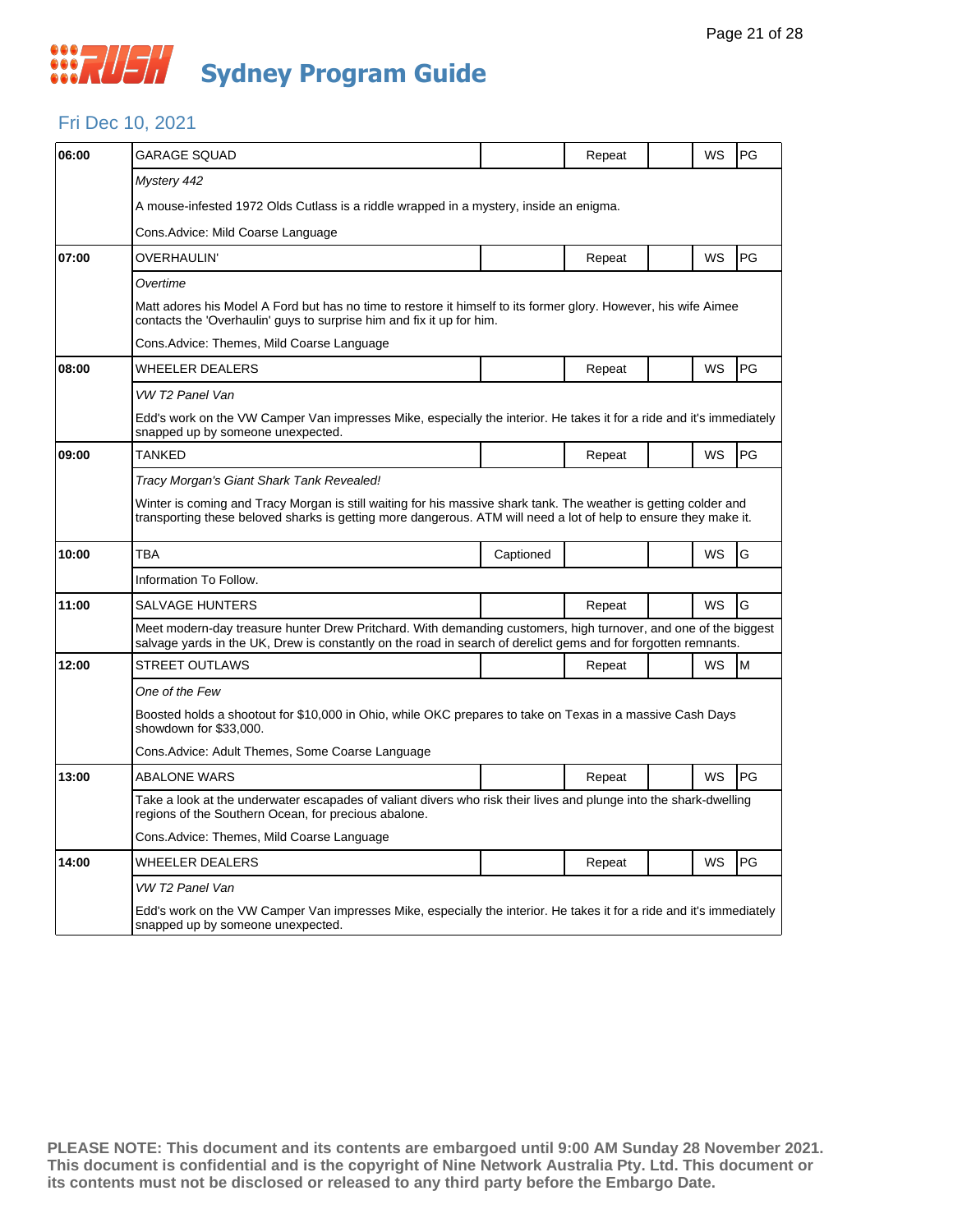

#### Fri Dec 10, 2021

| 15:00 | <b>OVERHAULIN'</b>                                                                                                                                                                                                                   |  | Repeat |  | <b>WS</b> | PG |  |  |  |
|-------|--------------------------------------------------------------------------------------------------------------------------------------------------------------------------------------------------------------------------------------|--|--------|--|-----------|----|--|--|--|
|       | Overtime                                                                                                                                                                                                                             |  |        |  |           |    |  |  |  |
|       | Matt adores his Model A Ford but has no time to restore it himself to its former glory. However, his wife Aimee<br>contacts the 'Overhaulin' guys to surprise him and fix it up for him.                                             |  |        |  |           |    |  |  |  |
|       | Cons. Advice: Themes, Mild Coarse Language                                                                                                                                                                                           |  |        |  |           |    |  |  |  |
| 16:00 | <b>GARAGE SOUAD</b>                                                                                                                                                                                                                  |  | Repeat |  | <b>WS</b> | PG |  |  |  |
|       | Corvette Calamity                                                                                                                                                                                                                    |  |        |  |           |    |  |  |  |
|       | A 1969 Corvette causes new headaches with every turn of the wrench. The owner's son is determined to get his<br>father back on the road.                                                                                             |  |        |  |           |    |  |  |  |
|       | Cons. Advice: Mild Coarse Language                                                                                                                                                                                                   |  |        |  |           |    |  |  |  |
| 16:30 | <b>SALVAGE HUNTERS</b>                                                                                                                                                                                                               |  | Repeat |  | <b>WS</b> | G  |  |  |  |
|       | Meet modern-day treasure hunter Drew Pritchard. With demanding customers, high turnover, and one of the biggest<br>salvage yards in the UK, Drew is constantly on the road in search of derelict gems and for forgotten remnants.    |  |        |  |           |    |  |  |  |
| 17:30 | TANKED                                                                                                                                                                                                                               |  | Repeat |  | WS        | PG |  |  |  |
|       | Tracy Morgan's Giant Shark Tank Revealed!                                                                                                                                                                                            |  |        |  |           |    |  |  |  |
|       | Winter is coming and Tracy Morgan is still waiting for his massive shark tank. The weather is getting colder and<br>transporting these beloved sharks is getting more dangerous. ATM will need a lot of help to ensure they make it. |  |        |  |           |    |  |  |  |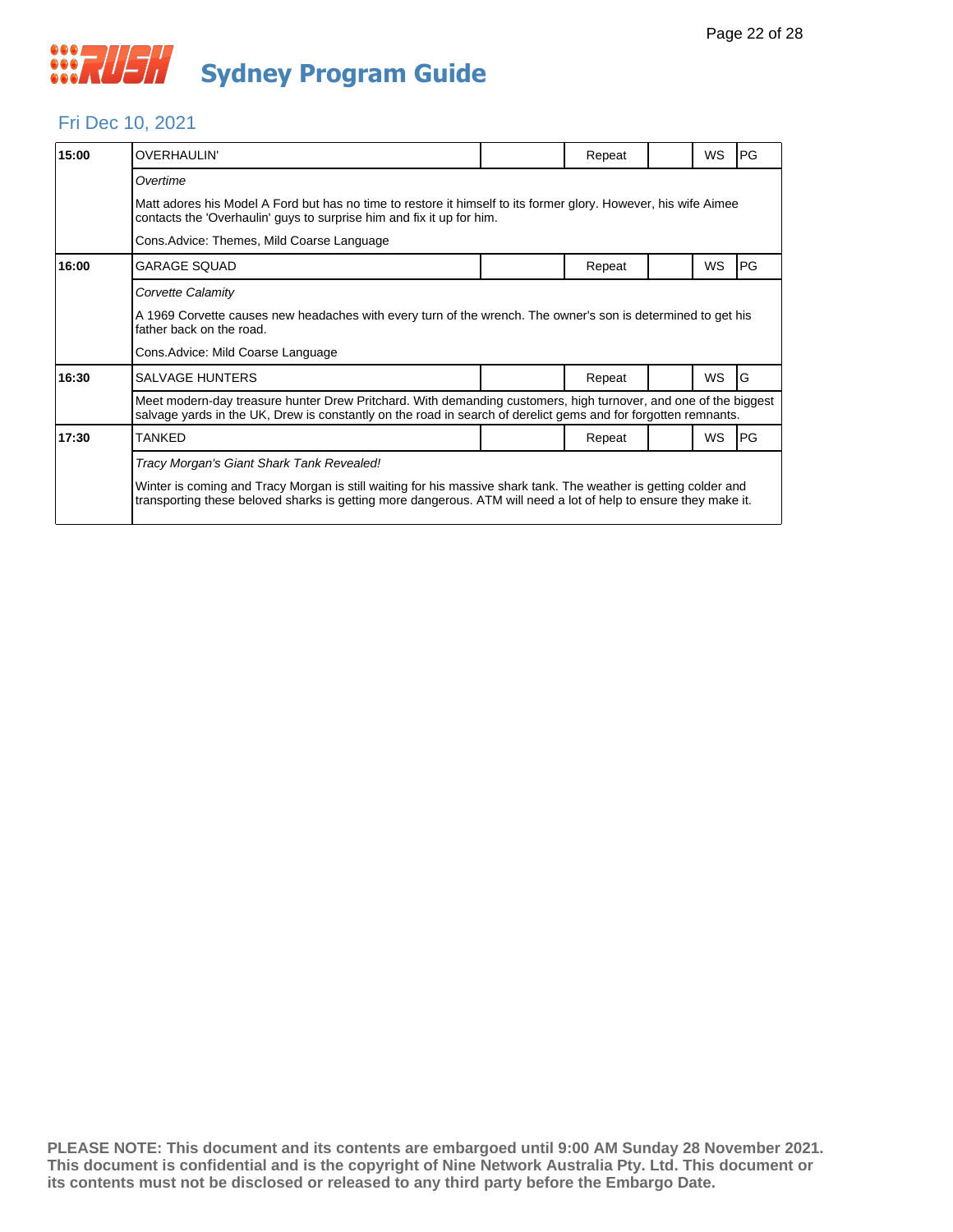#### Fri Dec 10, 2021

| 18:30 | <b>WHEELER DEALERS</b>                                                                                                                                                                                                                                            |  | Repeat |  | WS | PG |  |  |  |
|-------|-------------------------------------------------------------------------------------------------------------------------------------------------------------------------------------------------------------------------------------------------------------------|--|--------|--|----|----|--|--|--|
|       | VW T2 Panel Van                                                                                                                                                                                                                                                   |  |        |  |    |    |  |  |  |
|       | Edd's work on the VW Camper Van impresses Mike, especially the interior. He takes it for a ride and it's immediately<br>snapped up by someone unexpected.                                                                                                         |  |        |  |    |    |  |  |  |
| 19:30 | UNEXPLAINED AND UNEXPLORED                                                                                                                                                                                                                                        |  |        |  | WS | PG |  |  |  |
|       | Mystery of the American Maya                                                                                                                                                                                                                                      |  |        |  |    |    |  |  |  |
|       | New evidence suggests the Maya civilization did not suddenly vanish, but instead, that they survived and resettled<br>in the United States.                                                                                                                       |  |        |  |    |    |  |  |  |
| 20:30 | <b>EXPEDITION UNKNOWN</b>                                                                                                                                                                                                                                         |  |        |  | WS | PG |  |  |  |
|       | Mystery of Dead Mountain Pt:1                                                                                                                                                                                                                                     |  |        |  |    |    |  |  |  |
|       | Braving sub-zero conditions of Siberia, Josh Gates investigates the Dyatlov Pass incident, during which nine hikers<br>died under suspicious circumstances in 1959.                                                                                               |  |        |  |    |    |  |  |  |
|       | Cons. Advice: References to Violence                                                                                                                                                                                                                              |  |        |  |    |    |  |  |  |
| 21:30 | CODES AND CONSPIRACIES                                                                                                                                                                                                                                            |  |        |  | WS | PG |  |  |  |
|       | Freemasons                                                                                                                                                                                                                                                        |  |        |  |    |    |  |  |  |
|       | The most secret of secret societies, The Freemasons, are intertwined with American history. Most of the Founding<br>Fathers and 14 Presidents were Freemasons. Some say Washington DC is laid out as a Masonic code. What other<br>secrets are the Masons hiding? |  |        |  |    |    |  |  |  |
|       | Cons.Advice: Themes                                                                                                                                                                                                                                               |  |        |  |    |    |  |  |  |
| 22:30 | ALIEN ENCOUNTERS                                                                                                                                                                                                                                                  |  |        |  | WS | M  |  |  |  |
|       | The Escalation                                                                                                                                                                                                                                                    |  |        |  |    |    |  |  |  |
|       | A U.S. attack on quantum computer Quincy is chronicled.                                                                                                                                                                                                           |  |        |  |    |    |  |  |  |
|       | Cons.Advice: Mature Themes                                                                                                                                                                                                                                        |  |        |  |    |    |  |  |  |
| 23:30 | ICE COLD GOLD                                                                                                                                                                                                                                                     |  | Repeat |  | WS | M  |  |  |  |
|       | When it all Falls Down                                                                                                                                                                                                                                            |  |        |  |    |    |  |  |  |
|       | After a week of tireless prospecting in an unstable area of Greenland known as Saqqaq, our seven miners were able<br>to make two gold claims potentially worth millions.                                                                                          |  |        |  |    |    |  |  |  |
|       | Cons.Advice: Some Coarse Language                                                                                                                                                                                                                                 |  |        |  |    |    |  |  |  |
| 00:30 | UNEXPLAINED AND UNEXPLORED                                                                                                                                                                                                                                        |  | Repeat |  | WS | PG |  |  |  |
|       | Mystery of the American Maya                                                                                                                                                                                                                                      |  |        |  |    |    |  |  |  |
|       | New evidence suggests the Maya civilization did not suddenly vanish, but instead, that they survived and resettled<br>in the United States.                                                                                                                       |  |        |  |    |    |  |  |  |
| 01:30 | <b>EXPEDITION UNKNOWN</b>                                                                                                                                                                                                                                         |  | Repeat |  | WS | PG |  |  |  |
|       | Mystery of Dead Mountain Pt:1                                                                                                                                                                                                                                     |  |        |  |    |    |  |  |  |
|       | Braving sub-zero conditions of Siberia, Josh Gates investigates the Dyatlov Pass incident, during which nine hikers<br>died under suspicious circumstances in 1959.                                                                                               |  |        |  |    |    |  |  |  |
|       | Cons.Advice: References to Violence                                                                                                                                                                                                                               |  |        |  |    |    |  |  |  |
|       |                                                                                                                                                                                                                                                                   |  |        |  |    |    |  |  |  |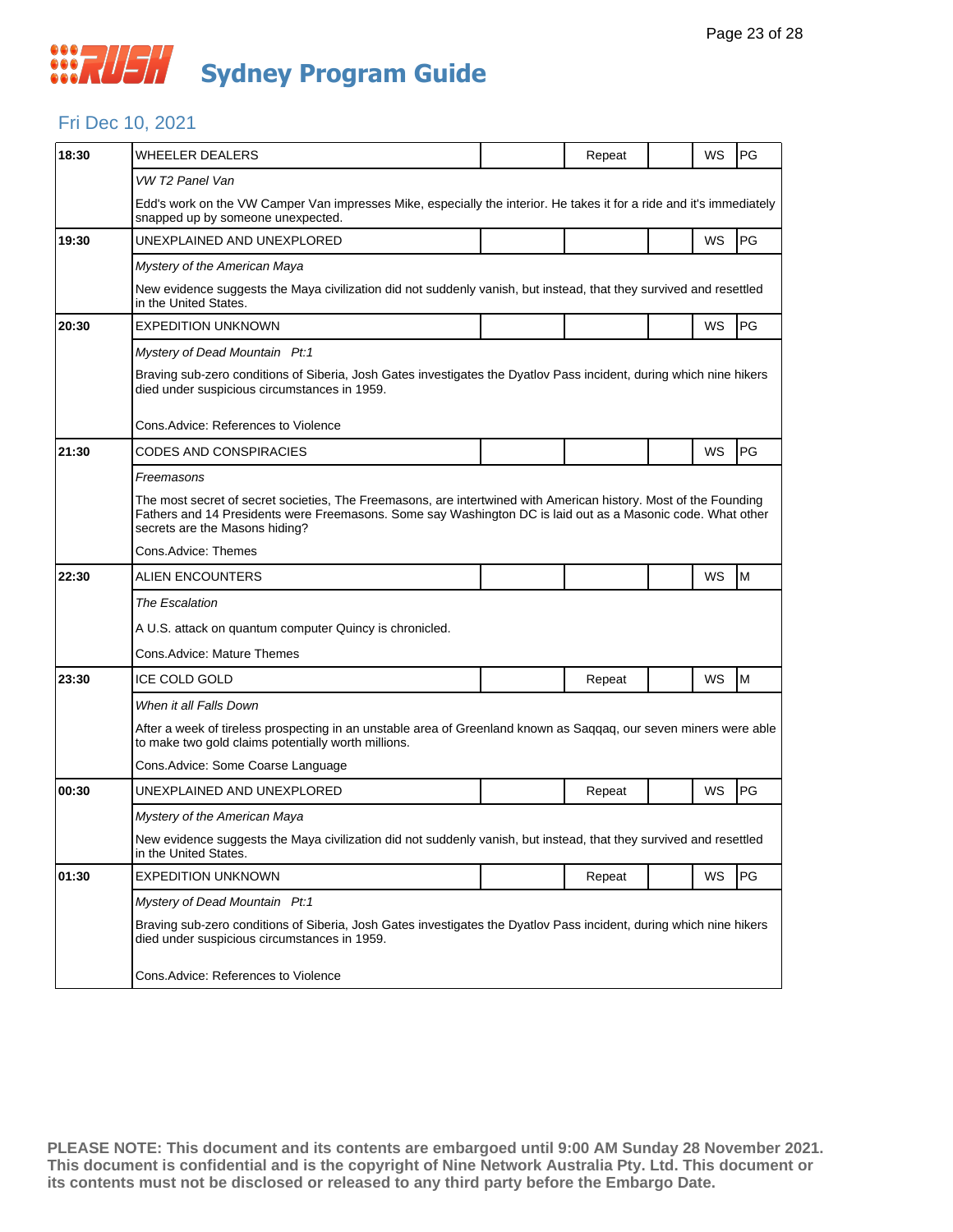

#### Fri Dec 10, 2021

| 02:30 | <b>CODES AND CONSPIRACIES</b>                                                                                                                                                                                                                                     |           | Repeat |  | <b>WS</b> | PG |  |  |
|-------|-------------------------------------------------------------------------------------------------------------------------------------------------------------------------------------------------------------------------------------------------------------------|-----------|--------|--|-----------|----|--|--|
|       | Freemasons                                                                                                                                                                                                                                                        |           |        |  |           |    |  |  |
|       | The most secret of secret societies, The Freemasons, are intertwined with American history. Most of the Founding<br>Fathers and 14 Presidents were Freemasons. Some say Washington DC is laid out as a Masonic code. What other<br>secrets are the Masons hiding? |           |        |  |           |    |  |  |
|       | Cons.Advice: Themes                                                                                                                                                                                                                                               |           |        |  |           |    |  |  |
| 03:30 | TBA                                                                                                                                                                                                                                                               | Captioned |        |  | <b>WS</b> | G  |  |  |
|       | Information To Follow.                                                                                                                                                                                                                                            |           |        |  |           |    |  |  |
| 04:30 | <b>GARAGE SQUAD</b>                                                                                                                                                                                                                                               |           | Repeat |  | WS        | PG |  |  |
|       | Corvette Calamity                                                                                                                                                                                                                                                 |           |        |  |           |    |  |  |
|       | A 1969 Corvette causes new headaches with every turn of the wrench. The owner's son is determined to get his<br>father back on the road.                                                                                                                          |           |        |  |           |    |  |  |
|       | Cons. Advice: Mild Coarse Language                                                                                                                                                                                                                                |           |        |  |           |    |  |  |
| 05:00 | UNEXPLAINED AND UNEXPLORED                                                                                                                                                                                                                                        |           | Repeat |  | WS        | PG |  |  |
|       | Mystery of the American Maya                                                                                                                                                                                                                                      |           |        |  |           |    |  |  |
|       | New evidence suggests the Maya civilization did not suddenly vanish, but instead, that they survived and resettled<br>in the United States.                                                                                                                       |           |        |  |           |    |  |  |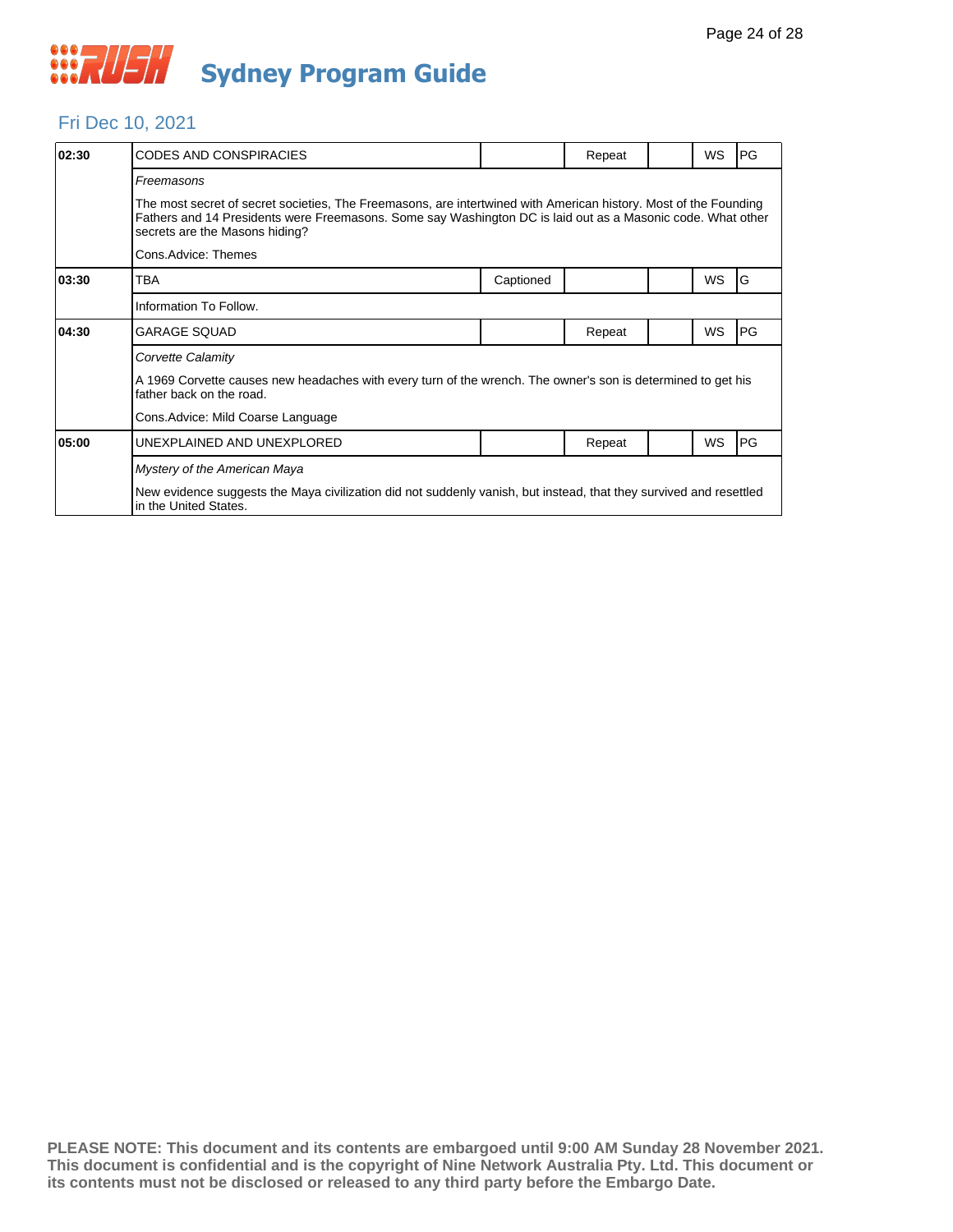#### Sat Dec 11, 2021

| 06:00 | SALVAGE HUNTERS                                                                                                                                                                                                                                       |  | Repeat |  | WS        | G         |  |  |
|-------|-------------------------------------------------------------------------------------------------------------------------------------------------------------------------------------------------------------------------------------------------------|--|--------|--|-----------|-----------|--|--|
|       | Meet modern-day treasure hunter Drew Pritchard. With demanding customers, high turnover, and one of the biggest<br>salvage yards in the UK, Drew is constantly on the road in search of derelict gems and for forgotten remnants.                     |  |        |  |           |           |  |  |
| 07:00 | OVERHAULIN'                                                                                                                                                                                                                                           |  | Repeat |  | WS        | PG        |  |  |
|       | Hot Head                                                                                                                                                                                                                                              |  |        |  |           |           |  |  |
|       | Mark's '72 Cutlass is currently languishing in storage in need of repair. Enter the 'Overhaulin' guys, who soon have<br>the car ready for the road again.                                                                                             |  |        |  |           |           |  |  |
|       | Cons.Advice: Themes, Mild Coarse Language                                                                                                                                                                                                             |  |        |  |           |           |  |  |
| 08:00 | WHEELER DEALERS                                                                                                                                                                                                                                       |  | Repeat |  | WS        | PG        |  |  |
|       | <b>BMW 840</b>                                                                                                                                                                                                                                        |  |        |  |           |           |  |  |
|       | It sounds like the ultimate 90s supercar bargain, and Mike couldn't be more pleased with his V8, but when Edd sees<br>the state of it, he doesn't feel as enthusiastic.                                                                               |  |        |  |           |           |  |  |
| 09:00 | <b>TANKED</b>                                                                                                                                                                                                                                         |  | Repeat |  | WS        | PG        |  |  |
|       | Jurassic Campground                                                                                                                                                                                                                                   |  |        |  |           |           |  |  |
|       | Redneck designs a RV aguarium; the team builds an indoor tank that holds both alligators and sharks.                                                                                                                                                  |  |        |  |           |           |  |  |
| 10:00 | GARAGE SQUAD                                                                                                                                                                                                                                          |  | Repeat |  | WS        | PG        |  |  |
|       | Mystery 442                                                                                                                                                                                                                                           |  |        |  |           |           |  |  |
|       | A mouse-infested 1972 Olds Cutlass is a riddle wrapped in a mystery, inside an enigma.                                                                                                                                                                |  |        |  |           |           |  |  |
|       | Cons.Advice: Mild Coarse Language                                                                                                                                                                                                                     |  |        |  |           |           |  |  |
| 11:00 | SALVAGE HUNTERS                                                                                                                                                                                                                                       |  | Repeat |  | <b>WS</b> | G         |  |  |
|       | Meet modern-day treasure hunter Drew Pritchard. With demanding customers, high turnover, and one of the biggest<br>salvage yards in the UK, Drew is constantly on the road in search of derelict gems and for forgotten remnants.                     |  |        |  |           |           |  |  |
| 12:00 | GARAGE SQUAD                                                                                                                                                                                                                                          |  | Repeat |  | <b>WS</b> | PG        |  |  |
|       | 52 Card Pickup                                                                                                                                                                                                                                        |  |        |  |           |           |  |  |
|       | While restoring a 1952 Chevy pickup, the team runs into some unforeseen problems.                                                                                                                                                                     |  |        |  |           |           |  |  |
|       | Cons.Advice: Mild Coarse Language                                                                                                                                                                                                                     |  |        |  |           |           |  |  |
| 12:30 | TREASURE QUEST SNAKE ISLAND                                                                                                                                                                                                                           |  | Repeat |  | WS        | <b>PG</b> |  |  |
|       | Cappy's Curse                                                                                                                                                                                                                                         |  |        |  |           |           |  |  |
|       | After a tragic event on their way to a Guarani village, the team secures vital information from the village elders who<br>speak of a special stone hidden near The Demon Falls that carries directions to the resting spot of a legendary<br>fortune. |  |        |  |           |           |  |  |
|       | Cons.Advice: Mild Coarse Language, Scary Scenes                                                                                                                                                                                                       |  |        |  |           |           |  |  |
| 13:30 | UNEXPLAINED AND UNEXPLORED                                                                                                                                                                                                                            |  | Repeat |  | WS        | PG        |  |  |
|       | Mystery of the American Maya                                                                                                                                                                                                                          |  |        |  |           |           |  |  |
|       | New evidence suggests the Maya civilization did not suddenly vanish, but instead, that they survived and resettled<br>in the United States.                                                                                                           |  |        |  |           |           |  |  |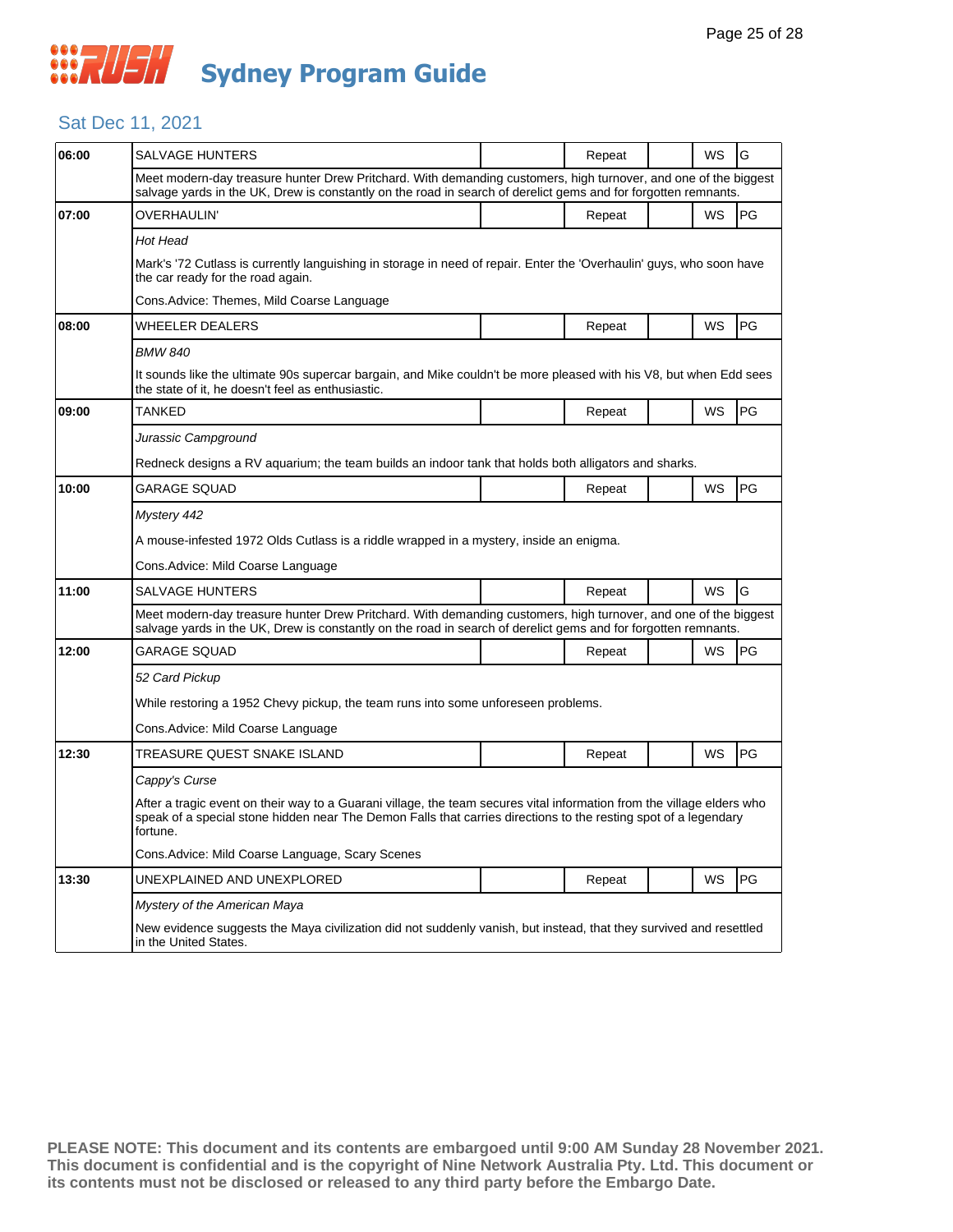

## Sat Dec 11, 2021

| 14:30 | <b>WHEELER DEALERS</b>                                                                                                                                                  |  | Repeat |  | <b>WS</b> | PG         |  |  |
|-------|-------------------------------------------------------------------------------------------------------------------------------------------------------------------------|--|--------|--|-----------|------------|--|--|
|       | <b>BMW 840</b>                                                                                                                                                          |  |        |  |           |            |  |  |
|       | It sounds like the ultimate 90s supercar bargain, and Mike couldn't be more pleased with his V8, but when Edd sees<br>the state of it, he doesn't feel as enthusiastic. |  |        |  |           |            |  |  |
| 15:30 | <b>OVERHAULIN'</b>                                                                                                                                                      |  | Repeat |  | WS        | PG         |  |  |
|       | Hot Head                                                                                                                                                                |  |        |  |           |            |  |  |
|       | Mark's '72 Cutlass is currently languishing in storage in need of repair. Enter the 'Overhaulin' guys, who soon have<br>the car ready for the road again.               |  |        |  |           |            |  |  |
|       | Cons. Advice: Themes, Mild Coarse Language                                                                                                                              |  |        |  |           |            |  |  |
| 16:30 | TANKED                                                                                                                                                                  |  | Repeat |  | WS        | <b>IPG</b> |  |  |
|       | Jurassic Campground                                                                                                                                                     |  |        |  |           |            |  |  |
|       | Redneck designs a RV aquarium; the team builds an indoor tank that holds both alligators and sharks.                                                                    |  |        |  |           |            |  |  |
| 17:30 | <b>IRON RESURRECTION</b>                                                                                                                                                |  | Repeat |  | WS        | PG         |  |  |
|       | <b>Super Low Metro</b>                                                                                                                                                  |  |        |  |           |            |  |  |
|       | A weather-beaten '59 Metro rolls into the shop for an extreme makeover. It is the Flinstones-meets-the-Jetsons with<br>a surprise twist for its new owner.              |  |        |  |           |            |  |  |
|       | Cons. Advice: Mild Coarse Language                                                                                                                                      |  |        |  |           |            |  |  |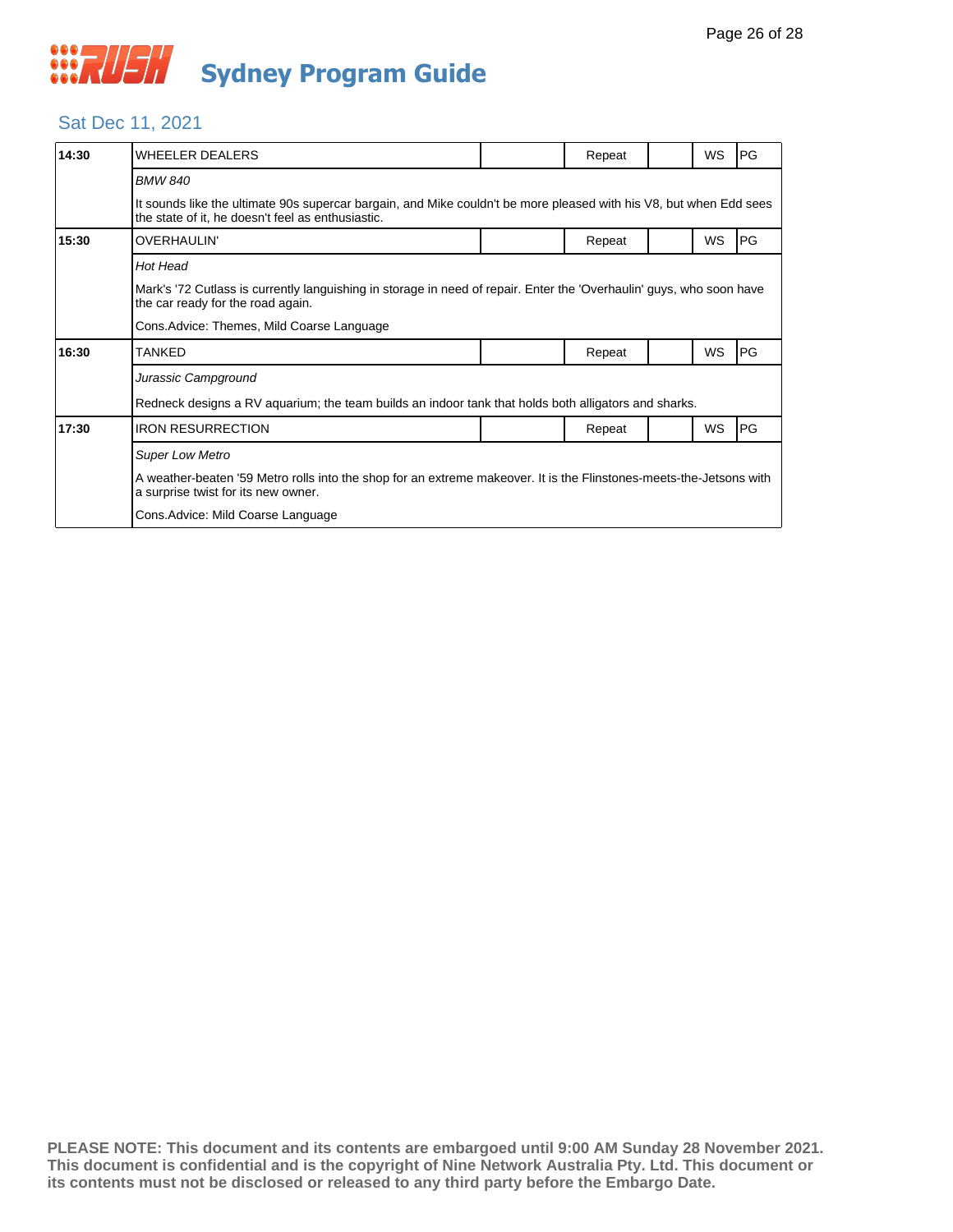## *CONSTRUSH* **Sydney Program Guide**

#### Sat Dec 11, 2021

| 18:30 | <b>EXPEDITION UNKNOWN</b>                                                                                                                                                                                                                               |  | Repeat |  | WS | PG |  |  |
|-------|---------------------------------------------------------------------------------------------------------------------------------------------------------------------------------------------------------------------------------------------------------|--|--------|--|----|----|--|--|
|       | Mystery of Dead Mountain Pt:1                                                                                                                                                                                                                           |  |        |  |    |    |  |  |
|       | Braving sub-zero conditions of Siberia, Josh Gates investigates the Dyatlov Pass incident, during which nine hikers<br>died under suspicious circumstances in 1959.                                                                                     |  |        |  |    |    |  |  |
|       | Cons. Advice: References to Violence                                                                                                                                                                                                                    |  |        |  |    |    |  |  |
| 19:30 | ALASKAN BUSH PEOPLE                                                                                                                                                                                                                                     |  |        |  | WS | M  |  |  |
|       | Clear and Pheasant Danger                                                                                                                                                                                                                               |  |        |  |    |    |  |  |
|       | The Wolfpack's first pheasant hunt turns into a competition in anticipation of a much-needed, post-Thanksgiving<br>celebration. Later, Billy and Ami surprise the family with new additions to the ranch that will bring them closer to their<br>roots. |  |        |  |    |    |  |  |
|       | Cons.Advice: Mature Themes, Hunting Violence                                                                                                                                                                                                            |  |        |  |    |    |  |  |
| 20:30 | ALASKA: THE LAST FRONTIER                                                                                                                                                                                                                               |  |        |  | WS | M  |  |  |
|       | <b>Gold Rush</b>                                                                                                                                                                                                                                        |  |        |  |    |    |  |  |
|       | The Kilcher family lives the frontier life in a homestead near Homer, Alaska, and deals with day-to-day challenges<br>without the use of modern amenities.                                                                                              |  |        |  |    |    |  |  |
|       | Cons.Advice: Hunting Violence                                                                                                                                                                                                                           |  |        |  |    |    |  |  |
| 21:30 | GOLD RUSH: DAVE TURIN'S LOST MINE<br><b>SPECIALS</b>                                                                                                                                                                                                    |  | Repeat |  | WS | M  |  |  |
|       | A Birdseye Brotherhood                                                                                                                                                                                                                                  |  |        |  |    |    |  |  |
|       | As Team Turin closes out Birdseye mine in Montana, they reflect on their strength and bond through one of their<br>most memorable mining seasons ever.                                                                                                  |  |        |  |    |    |  |  |
|       | Cons. Advice: Some Coarse Language                                                                                                                                                                                                                      |  |        |  |    |    |  |  |
| 22:30 | <b>BERING SEA GOLD</b>                                                                                                                                                                                                                                  |  | Repeat |  | WS | M  |  |  |
|       | <b>Fickle Fortune</b>                                                                                                                                                                                                                                   |  |        |  |    |    |  |  |
|       | Halfway through the season, Shawn Pomrenke needs massive gold at the Bluff; after the debacle at Sledge Island,<br>Zeke and Emily reach a breaking point; buried in debt, Nome newcomer George Young remains optimistic.                                |  |        |  |    |    |  |  |
|       | Cons.Advice: Some Coarse Language, Some Violence                                                                                                                                                                                                        |  |        |  |    |    |  |  |
| 23:30 | ALASKAN BUSH PEOPLE                                                                                                                                                                                                                                     |  | Repeat |  | WS | M  |  |  |
|       | <b>Clear and Pheasant Danger</b>                                                                                                                                                                                                                        |  |        |  |    |    |  |  |
|       | The Wolfpack's first pheasant hunt turns into a competition in anticipation of a much-needed, post-Thanksgiving<br>celebration. Later, Billy and Ami surprise the family with new additions to the ranch that will bring them closer to their<br>roots. |  |        |  |    |    |  |  |
|       | Cons. Advice: Mature Themes, Hunting Violence                                                                                                                                                                                                           |  |        |  |    |    |  |  |
| 00:30 | ALASKA: THE LAST FRONTIER                                                                                                                                                                                                                               |  | Repeat |  | WS | M  |  |  |
|       | Gold Rush                                                                                                                                                                                                                                               |  |        |  |    |    |  |  |
|       | The Kilcher family lives the frontier life in a homestead near Homer, Alaska, and deals with day-to-day challenges<br>without the use of modern amenities.                                                                                              |  |        |  |    |    |  |  |
|       | Cons.Advice: Hunting Violence                                                                                                                                                                                                                           |  |        |  |    |    |  |  |